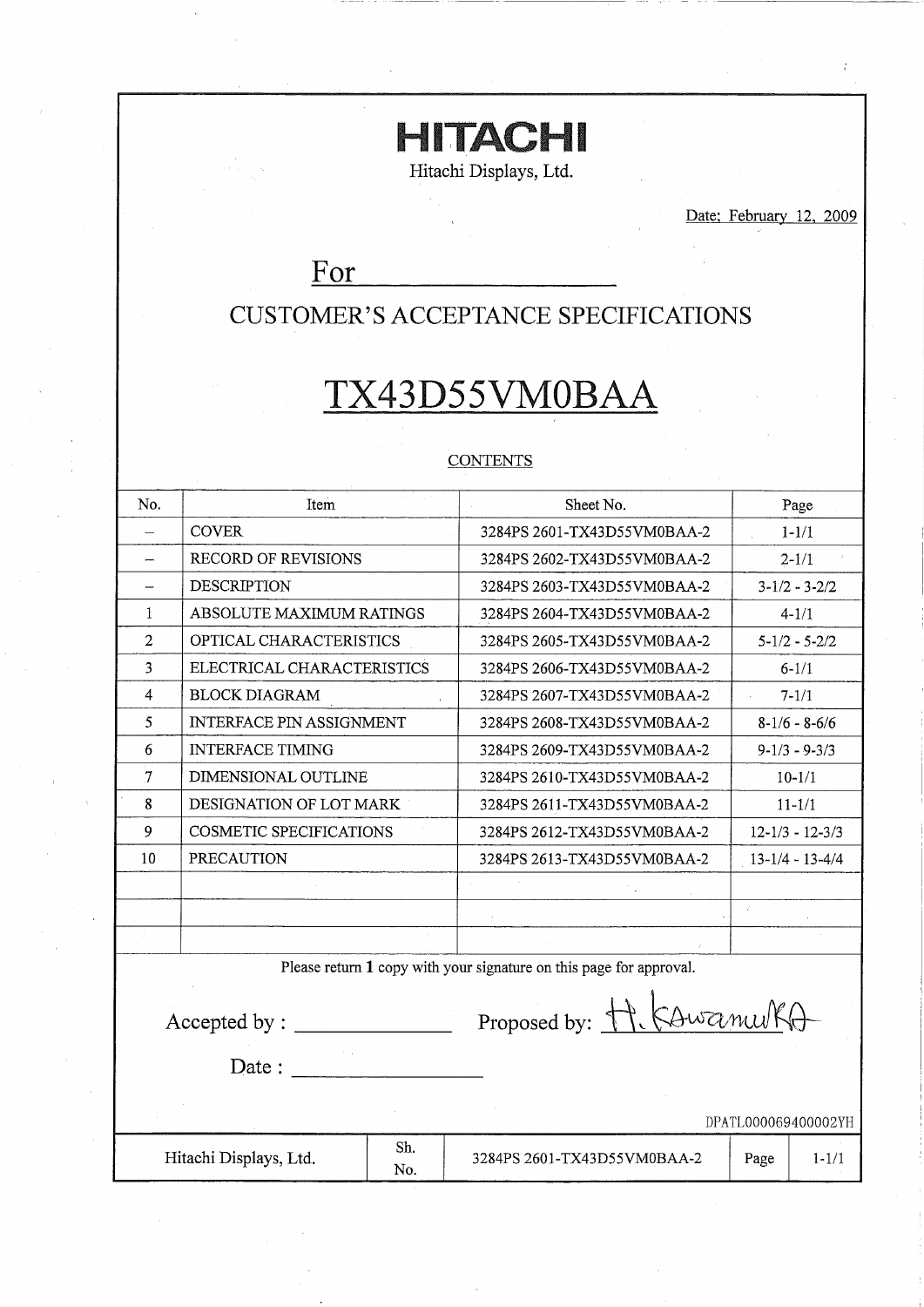## RECORD OF REVISION

| Date                   |           | The upper section : Before revision<br>The lower section : After revision                                             |            |                    | Summary                                            |           |  |  |  |
|------------------------|-----------|-----------------------------------------------------------------------------------------------------------------------|------------|--------------------|----------------------------------------------------|-----------|--|--|--|
|                        | Sheet No. |                                                                                                                       |            | Page               |                                                    |           |  |  |  |
| Feb. 12, 2009          |           | 3284PS2613-TX43D55VM0BAA-1                                                                                            |            | $13\mathchar`-3/4$ | Corrected typo: $10.6(1)$                          |           |  |  |  |
|                        |           | $3284\mathrm{PS}2613\text{-} \mathrm{TX}43\mathrm{D}55\mathrm{V} \mathrm{M}0\mathrm{B} \mathrm{A}\mathrm{A}\text{-}2$ |            | $13 - 3/4$         |                                                    |           |  |  |  |
|                        |           | 3284PS2613-TX43D55VM0BAA-1                                                                                            |            | $13\mbox{-}4/4$    | Corrected a sentence: 10.10 OTHERS                 |           |  |  |  |
|                        |           | $3284\mathrm{PS}2613\text{-} \mathrm{TX}43\mathrm{D}55\mathrm{V} \mathrm{M}0\mathrm{B} \mathrm{A}\mathrm{A}\text{-}2$ |            | $13 - 4/4$         |                                                    |           |  |  |  |
|                        |           |                                                                                                                       |            |                    |                                                    |           |  |  |  |
| Hitachi Displays, Ltd. | Date      | Feb. 12, 2009                                                                                                         | Sh.<br>No. |                    | $3284\mathrm{PS}$ $2602$ – TX43D55VM0BAA-2<br>Page | $2 - 1/1$ |  |  |  |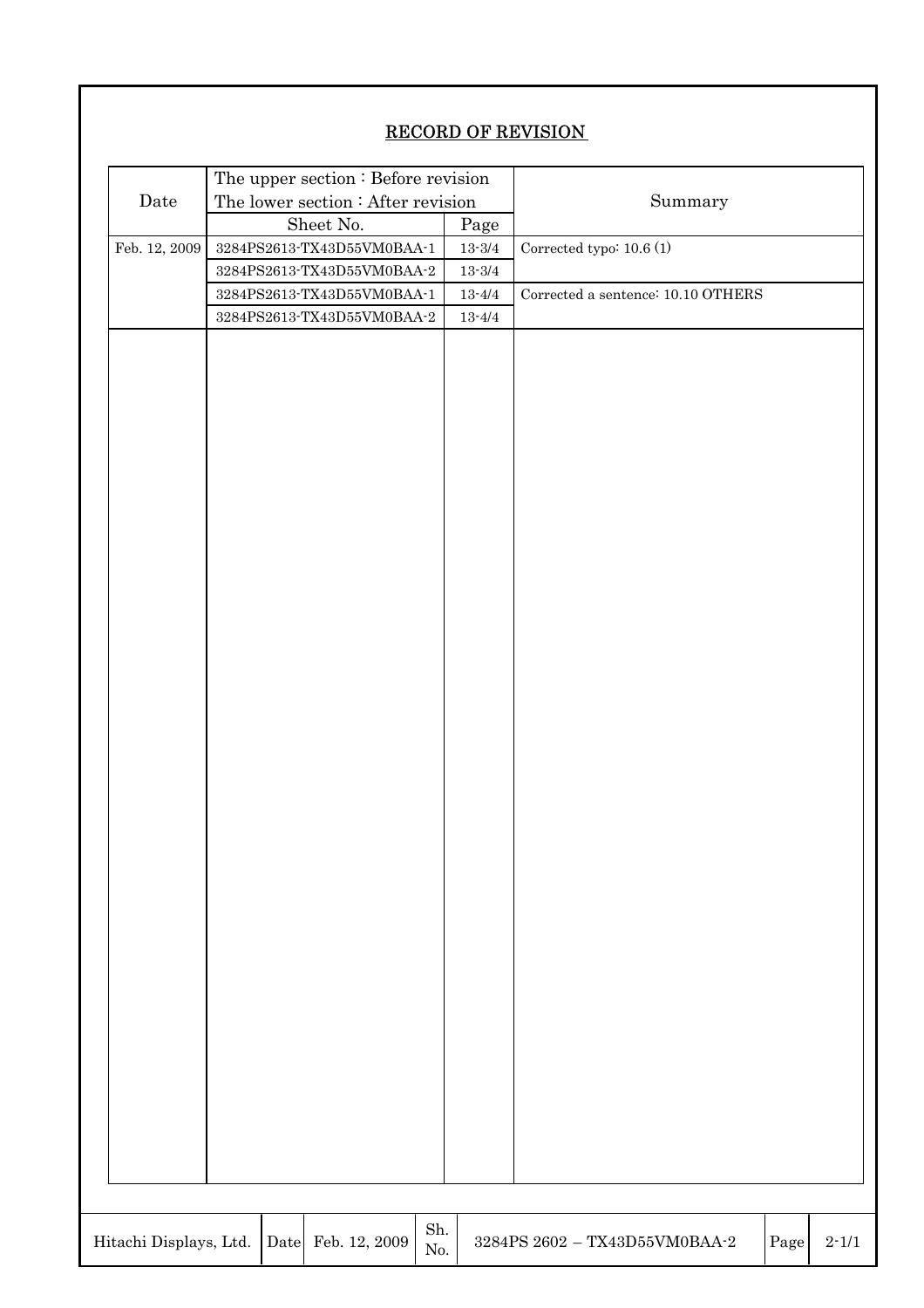## **DESCRIPTION**

The following specifications are applied to the following IPS-Pro-TFT module.

Note : Inverter for back light unit is not built in this module.

| Part Name                  | : TX43D55VM0BAA                                                      |
|----------------------------|----------------------------------------------------------------------|
| Effective Display Area     | : H369.60 $\times$ V221.76 [mm]                                      |
| Number of Pixels           | : H1280 $\times$ V768 [pixels]                                       |
| Pixel Pitch                | : H0.28875 $\times$ V0.28875 [mm]                                    |
| Color Pixel Arrangement    | $: R + G + B$ Vertical Stripe                                        |
| Display Mode               | : Transmissive Mode<br>Normally Black Mode                           |
| Top Polarizer Type         | : Anti-glare                                                         |
| Number of Colors           | $: 16,777,216$ colors                                                |
| Color Reproducibility      | : NTSC-Ratio 60%                                                     |
| Viewing Angle Range        | : Super Wide Version<br>(Horizontal & Vertical : 170°, $CR \ge 10$ ) |
| Input Signal               | : 1-channel LVDS (LVDS: Low Voltage Differential Signaling)          |
| Back Light                 | $: 4$ pcs. of CCFL                                                   |
| <b>External Dimensions</b> | : H400 $\times$ V258 $\times$ t22.0 [mm]                             |
| Weight                     | : 2200 [g]                                                           |

## GENERAL SPECIFICATIONS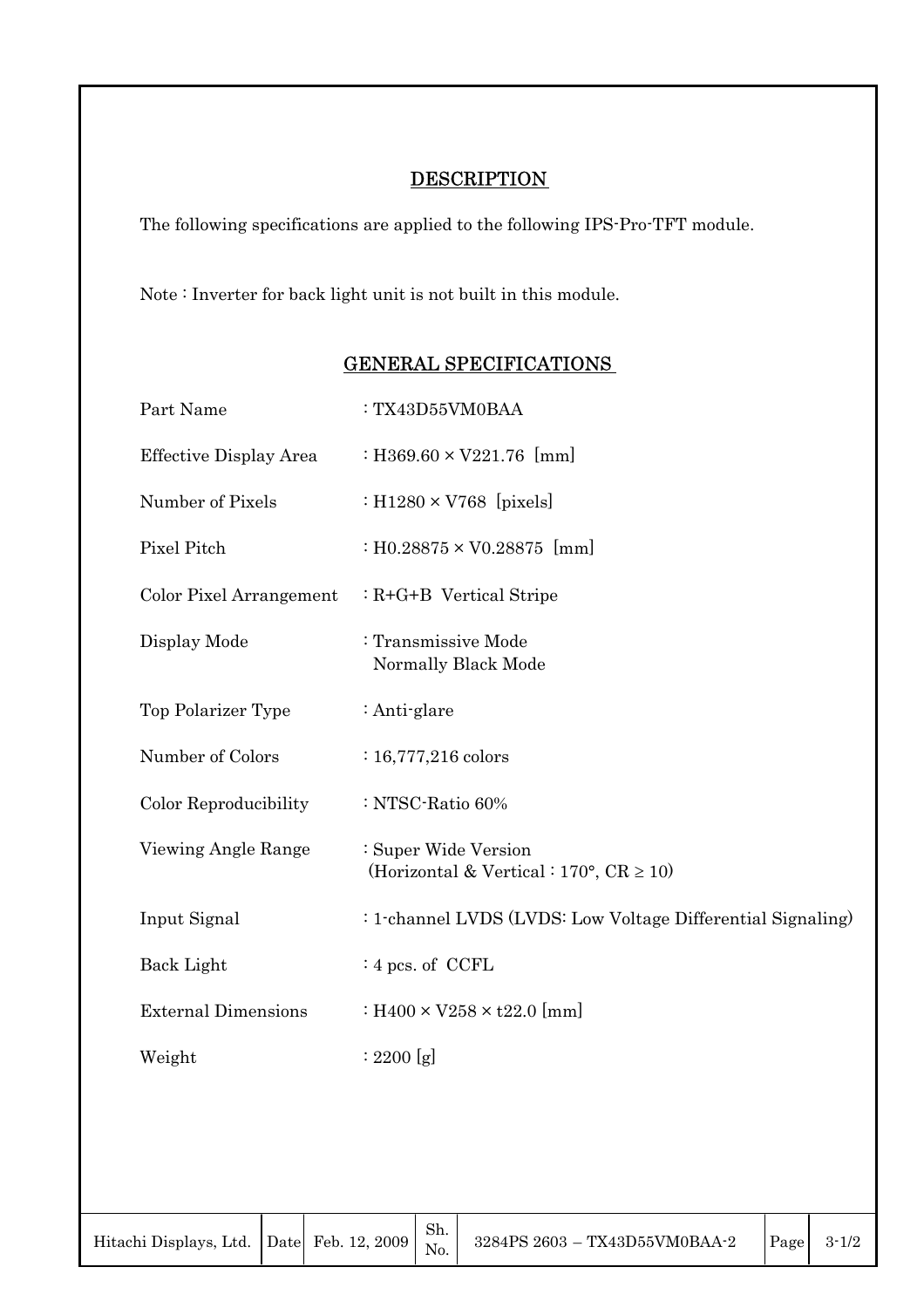## •APPLICATION, WARRANTY PERIOD AND OTHERS

- (1) This LCD module was designed and manufactured to be used in an air-conditioned room away from direct sunlight.
- (2) This LCD module cannot be applied to an instrument which requires extremely high reliability and safety from its functions and precision. These instruments include medical equipment which affects life- and/or wealth-support apparatus.
- (3) Any problems caused by a use with deviation from the conditions mentioned in this specification are not included in the warranty.

#### (4) Warranty period

The warranty period of this LCD module shall be 18 months from the manufacturing date. However, the backlight system is not included for problems other than initial failures. If the module is disassembled, we will not warrant any of these specifications including quality and safety sections. Because a reassembled or modified module may have foreign particles inside or its electronic circuit and/or electronic components may fail or malfunction.

#### (5) Maintenance

This LCD module and the aforementioned data may be changed without notice. When you demand maintenance parts, please inquire about the changes in advance.

#### (6) Repair

We will replace or repair all defective modules if the relevant defect is caused by Hitachi Displays. However, we will not take any responsibilities for defective modules after the expiration of warranty period. Also, if you access the modules for repairs, we will not warrant them either even if it is within the warranty period.

#### (7) Failure in production and failure in the market

When a product which employs this LCD module is found to be a failure in the market, we will investigate the cause of the problem. If we find the LCD module is the cause of the failure, we will replace or refund the module.

- (8) Items in this specification may change for improvement without prior notice. Please consult our sales division before engineering an instrument with this LCD module.
- (9) When a question arises concerning the specification, please contact our sales division.

Sh. No.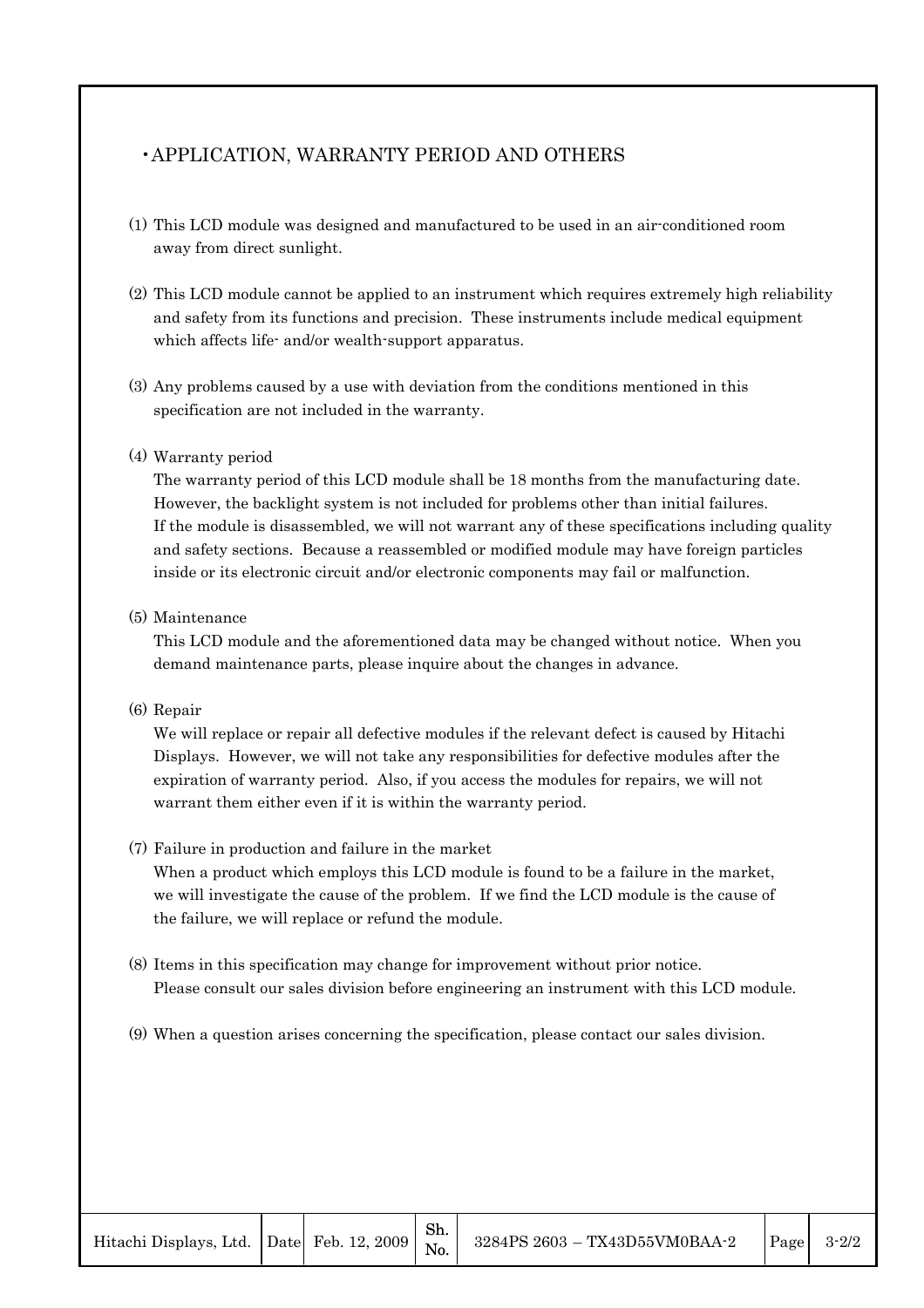## 1. ABSOLUTE MAXIMUM RATINGS

| Item            |                | Operating |       | Storage        | Unit             | <b>Note</b> |  |
|-----------------|----------------|-----------|-------|----------------|------------------|-------------|--|
|                 | Min.           | Max.      | Min.  | Max.           |                  |             |  |
| Temperature     | $-10$<br>70    |           | $-20$ | 70             | $\rm ^{\circ}C$  |             |  |
| Humidity        |                |           |       | 2)             | %RH              |             |  |
| Vibration       |                | 4.9(0.5G) |       | 19.6 $(2G)$    | m/s <sup>2</sup> | 3)          |  |
| Shock           |                | 29.4 (3G) |       | 490 (50G)      |                  | 4)          |  |
| Corrosive Gas   | Not Acceptable |           |       | Not Acceptable |                  |             |  |
| Illumination at |                | 50,000    |       | 50,000         |                  |             |  |
| LCD Surface     |                |           |       |                | lx               |             |  |

#### 1.1 ELECTRICAL ABSOLUTE MAXIMUM RATINGS

Notes 1) Temperature and Humidity should be applied to the LCD surface of a TFT module,

not to the system installed with a module.

Function of module is guaranteed in above operating temperature range,

but optical characteristics is specified for only 25°C operating condition.

The brightness of a CCFL tends to drop at low temperature. Besides, the life-time becomes shorter at low temperature.

2) Ta  $\leq 40^{\circ}$ C ……… Relative humidity should be less than 85%RH max. Dew is prohibited. Ta > 40°C ……… Relative humidity should be lower than the moisture of the 85%RH at 40°C.

3) Frequency of the vibration is between 15Hz and 50Hz. (Remove the resonance point)

4) Pulse width of the shock is 3 ms.

## 1.2 ELECTRICAL ABSOLUTE MAXIMUM RATINGS

|  |  | (1) TFT Module |
|--|--|----------------|
|--|--|----------------|

| (1) TFT Module                    |                    |           |      |      | $Vss=0V$    |
|-----------------------------------|--------------------|-----------|------|------|-------------|
| Item                              | Symbol             | Min.      | Max. | Unit | <b>Note</b> |
| Power Supply Voltage              | $\rm V_{DD}$       |           | 6.5  |      |             |
| Differential signal input voltage | ${\rm v}_{\rm IL}$ |           | 3.4  |      | T,          |
| Input Voltage for logic           |                    | $-0.3$    | 5.0  |      | 2)          |
| Electrostatic Durability          | $\rm V_{ESD0}$     | $\pm 100$ |      |      | 3,5)        |
|                                   | ESD1               | $\pm 1.5$ |      | kV   | $(4)$ , 6)  |

Notes 1) It is applied to LVDS signal.

2) It is applied to except LVDS signal.

3) Discharge Coefficient: 200pF-0Q, Environmental: 25°C-70%RH

4) Discharge Coefficient: 200pF-250Q, Environmental: 25°C-70%RH

5) It is applied to I/F connector pins.

6) It is applied to the surface of a metallic bezel and a LCD panel.

| (2) Back Light |               |      |       |       | $GND=0V$ |
|----------------|---------------|------|-------|-------|----------|
| ITEM           | <b>SYMBOL</b> | Min. | Max.  | Unit  | Note     |
| Input Current  | $\mathbf{F}$  |      | 7.0   | mArms |          |
| Input Voltage  |               |      | 1,500 | Vrms  | 2)       |

Notes 1) The specification shall be applied each CCFL. The specification is defined at ground line. 2) The specification shall be applied connector pins for a CCFL at start-UP.

| Hitachi Displays, Ltd. $\left  \right $ Date Feb. 12, 2009 $\left  \right $ No. |  |  | Sh. | $\left  \right $ 3284PS 2604 - TX43D55VM0BAA-2 | Page | $4 - 1/1$ |
|---------------------------------------------------------------------------------|--|--|-----|------------------------------------------------|------|-----------|
|---------------------------------------------------------------------------------|--|--|-----|------------------------------------------------|------|-----------|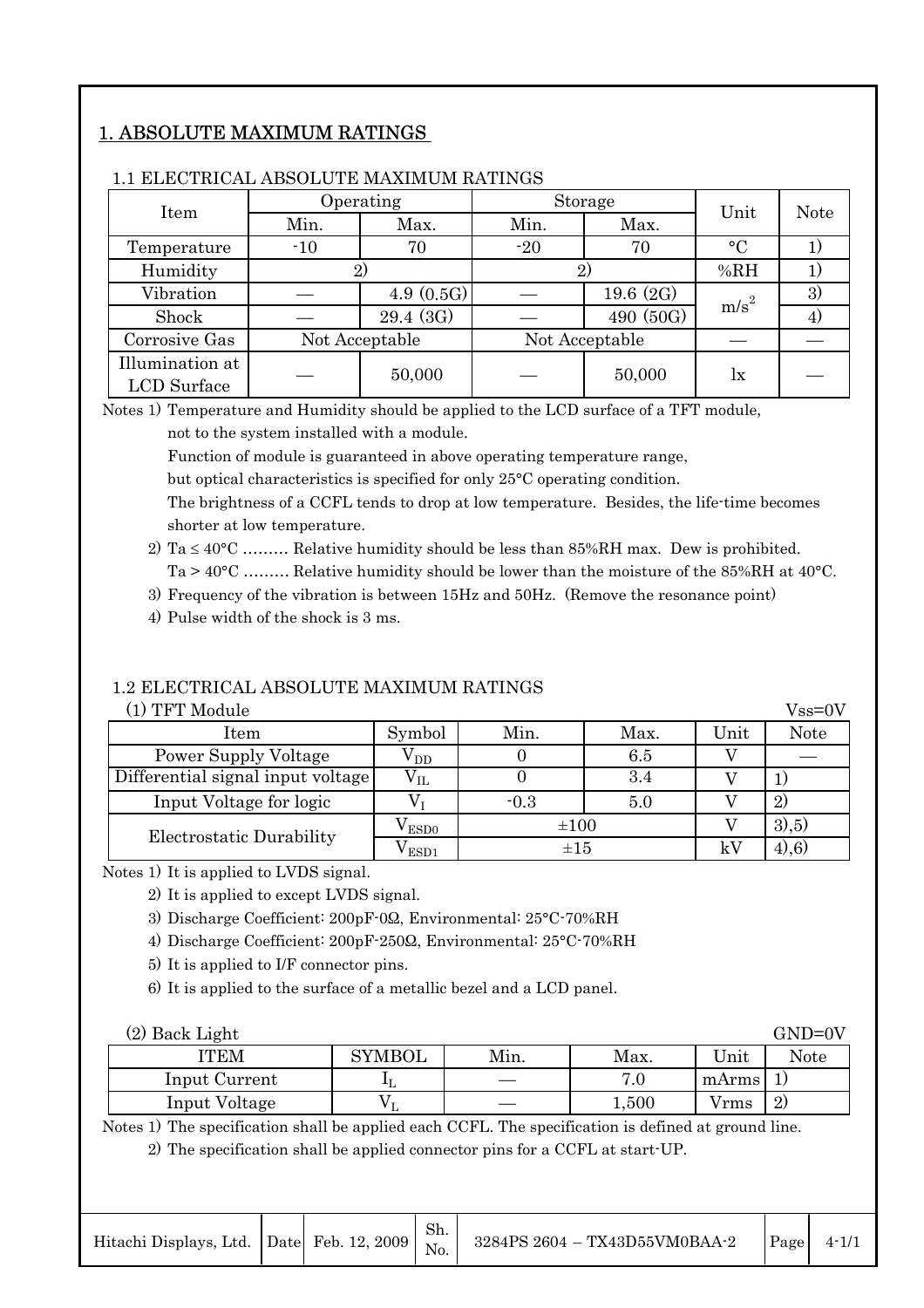## 2. OPTICAL CHARACTERISTICS

 The following optical characteristics are measured when the LCD is set alone (apart from driving circuits and monitor cabinets) and under stable conditions. It takes about 30 minutes to reach stable conditions. The measuring point is the center of display area otherwise noted.

The optical characteristics should be measured in a dark room or equivalent state.

Measuring equipment: KONICA MINOLTA:CS-1000, or equivalent.

Temperature of LCD surface=25°C,  $V_{DD}$ =5.0V,  $f_V$ =60Hz,

 $I_L$ =6.0mA (average or 4 pieces CCFLs. PWM Duty 100%)

| Item                  |       | Symbol      | Condition            | Min. | Typ. | Max. | Unit            | <b>Note</b> |
|-----------------------|-------|-------------|----------------------|------|------|------|-----------------|-------------|
| Contrast Ratio        |       | CR          |                      | 600  | 800  |      |                 | 2)          |
| Response              | Rise  | ton         |                      |      | 10   | 25   |                 | 3)          |
| Time                  | Fall  | toff        |                      |      | 12   | 25   | ms              |             |
| Brightness of white   |       | Bwh         |                      | 290  | 350  |      | $\text{cd/m}^2$ |             |
| Brightness uniformity |       | Buni        |                      | 75   |      |      | $\%$            | 4)          |
|                       | Red   | $\mathbf X$ | $\theta = 0^{\circ}$ | 0.61 | 0.64 | 0.67 |                 |             |
|                       |       | $\mathbf y$ | 1)                   | 0.31 | 0.34 | 0.37 |                 |             |
|                       |       | $\mathbf X$ |                      | 0.27 | 0.30 | 0.33 |                 |             |
| Color                 | Green | y           |                      | 0.56 | 0.59 | 0.62 |                 | Gray scale  |
| Chromaticity<br>(CIE) | Blue  | $\mathbf X$ |                      | 0.11 | 0.14 | 0.17 |                 | $= 255$     |
|                       |       | $\mathbf y$ |                      | 0.07 | 0.10 | 0.13 |                 |             |
|                       |       | $\mathbf X$ |                      | 0.28 | 0.31 | 0.34 |                 |             |
|                       | White | $\mathbf y$ |                      | 0.30 | 0.33 | 0.36 |                 |             |

| Hitachi Displays, Ltd. Date Feb. |  |
|----------------------------------|--|
|                                  |  |

Sh. No.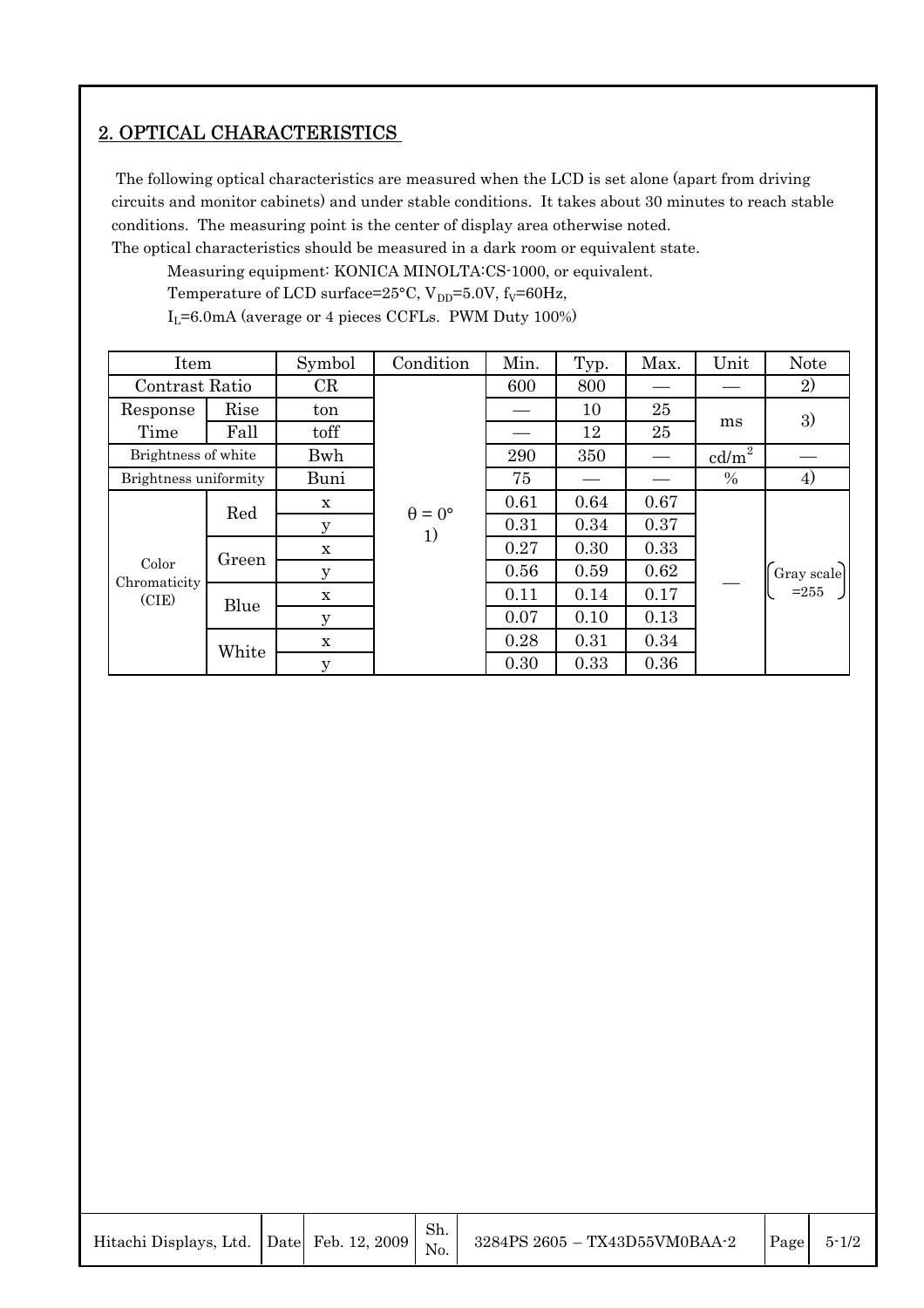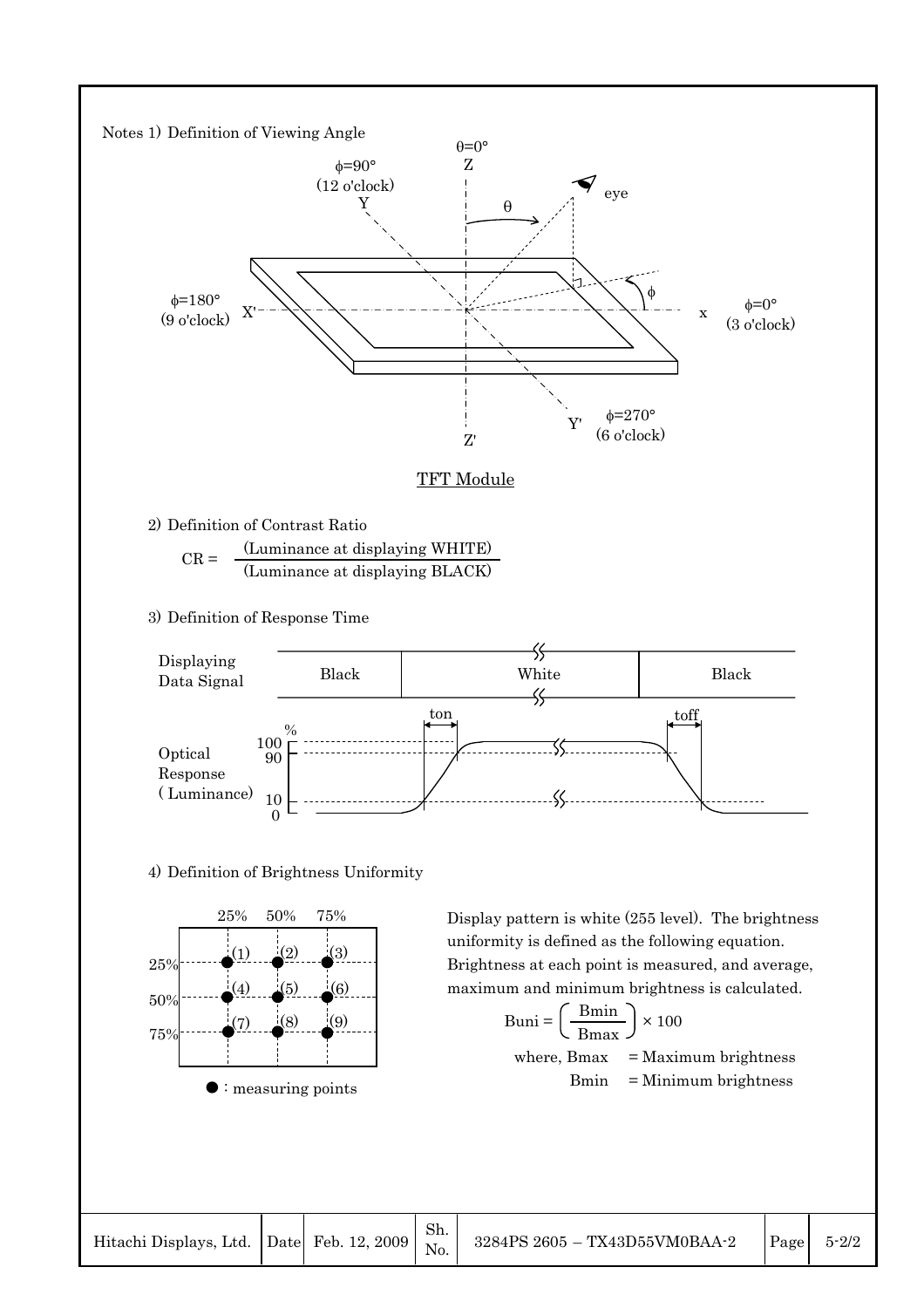## 3. ELECTRICAL CHARACTERISTICS

| Ta= $25^{\circ}$ C, V <sub>ss</sub> =0V<br>3.1 TFT-LCD MODULE |          |              |        |      |        |      |               |  |
|---------------------------------------------------------------|----------|--------------|--------|------|--------|------|---------------|--|
| Item                                                          |          | Symbol       | Min.   | Typ. | Max.   | Unit | <b>Note</b>   |  |
| Power Supply Voltage                                          | $V_{DD}$ | 4.5          | 5.0    | 5.5  |        |      |               |  |
| Power Supply Current                                          |          | $I_{DD}$     |        | 0.65 | 0.85   | А    | (1), (2), (3) |  |
| Differential Input Voltage                                    | High     | $V_{IH}$     |        |      | $+100$ | mV   | $VCM=1.2V$    |  |
| For LVDS Receiver Threshold                                   | Low      | $\rm V_{II}$ | $-100$ |      |        | mV   | $VCM=1.2V$    |  |
| Frame Frequency                                               |          | $f_V$        | 55     | 60   | 65     | Hz   | 4)            |  |
| One line scanning Frequency                                   |          | $\rm f_{H}$  | 44.8   | 47.1 | 52.3   | kHz  | 4)            |  |
| <b>DCLK</b> Frequency                                         |          |              | 65     | 66   | 73     | MHz  | 4)            |  |

Notes 1) DC current at  $f_V = 60Hz$ ,  $f_{CLK} = 66MHz$  and  $V_{DD} = 5.0V$ 



- 2) As this module contains fuse (1.6A), prepare current source that is enough for cutting current fuse (larger than 4.0A) or set a protection circuit when a trouble happens.
- 3) The picture on maximum current is white picture.
- 4) When at low frequency drive, flicker may appear on screen. Therefore, please verify the flicker level before system design.

| Ta= $25^{\circ}$ C, V <sub>ss</sub> =0V<br>3.2 BACK LIGHT |             |       |      |      |       |             |  |  |  |
|-----------------------------------------------------------|-------------|-------|------|------|-------|-------------|--|--|--|
| Item                                                      | Symbol      | Min.  | Typ. | Max. | Unit  | <b>Note</b> |  |  |  |
| Lamp Current                                              |             | 3.0   | 6.0  | 6.5  | mArms | $1)$ , 2)   |  |  |  |
| Lamp Voltage                                              |             |       | 770  |      | Vrms  |             |  |  |  |
| <b>Lighting Frequency</b>                                 |             | 40    |      | 80   | kHz   | 3)          |  |  |  |
| <b>Starting Lamp Voltage</b>                              | $V_{\rm c}$ | l,320 |      |      | Vrms  | $(4)$ , 5)  |  |  |  |

Notes 1) The specification shall be applied to each CCFL. The specification is defined at ground line.

- 2) Higher  $I_L$  cause the short life time of CCFL.
- 3) Lighting frequency for a CCFL may cause the interference with scanning frequency and cause beat or flicker on the display. Therefore, Lighting frequency shall be as different as possible from scanning frequency in order to avoid the interference.
- 4) Starting Lamp Voltage should be more than  $V_S$  (Min.).
- 5) Ta= $0^{\circ}$ C
- 6) Distribution difference of CCFLs surface temperature should be less than 5°C.
- 7) When the lighting wave form of the inverter is asymmetry, the inclination of mercury is generated. Therefore, please adjust the imbalance factor  $(|I_P-I_P|/I_{rms}\times100)$  of the lighting current wave form to 10% or less, and adjust the crest factor  $(I_P$  (or  $I_P$ )/ $I_{rms}$ ) to 1.2~1.6.
- 8) The lighting wave form of the inverter is in-phase in a lamp unit.
- 9) Recommendation inverter : Hitachi Lighting, Ltd.

Type name : INVC784 suitable item.

| Hitachi Displays, Ltd. $\left  \right $ Date Feb. 12, 2009 $\left  \right $ No. |  |  | Sh. | 3284PS 2606 - TX43D55VM0BAA-2 | Page | $6 - 1/1$ |
|---------------------------------------------------------------------------------|--|--|-----|-------------------------------|------|-----------|
|---------------------------------------------------------------------------------|--|--|-----|-------------------------------|------|-----------|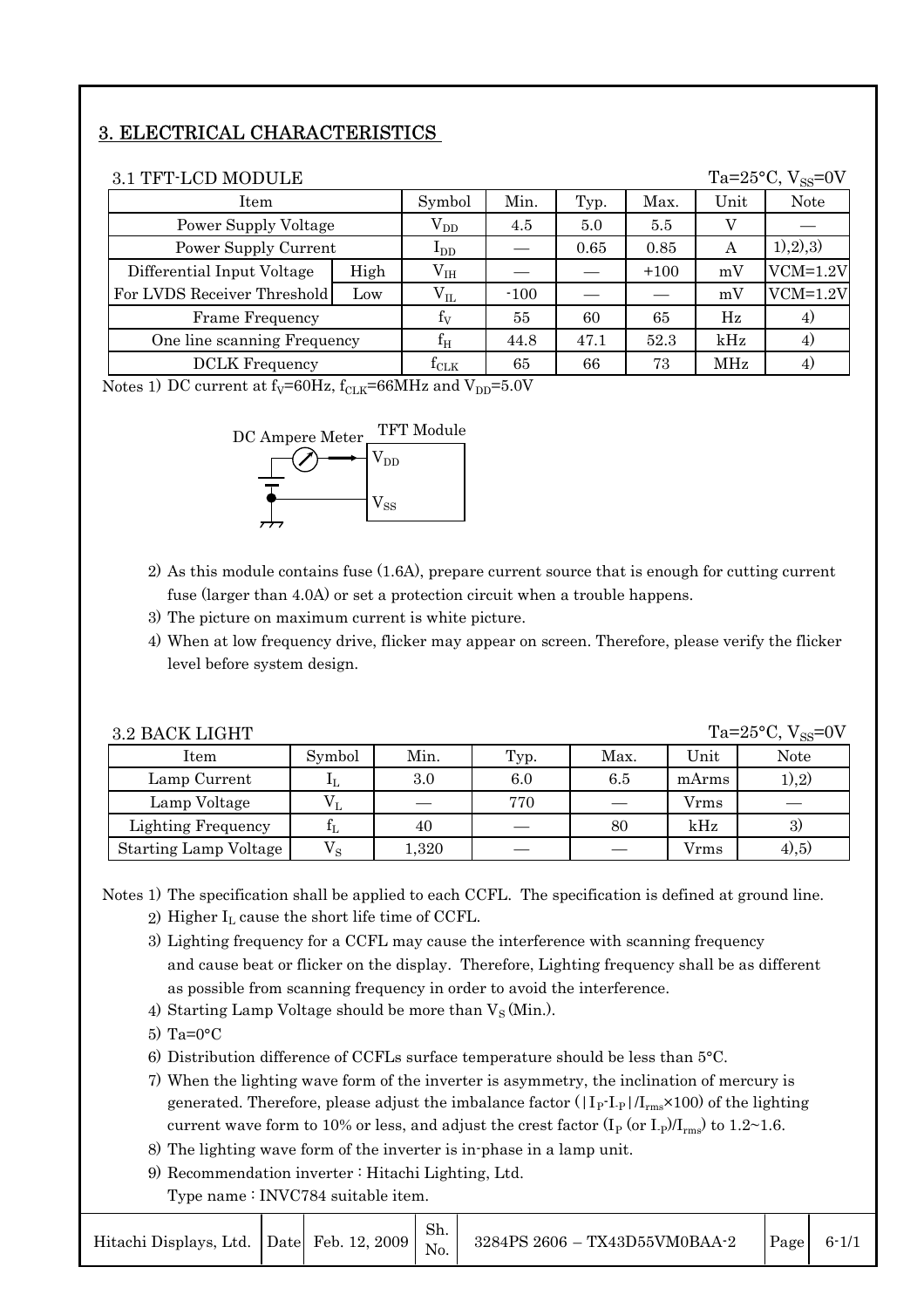## 4. BLOCK DIAGRAM

## (1) TFT Module

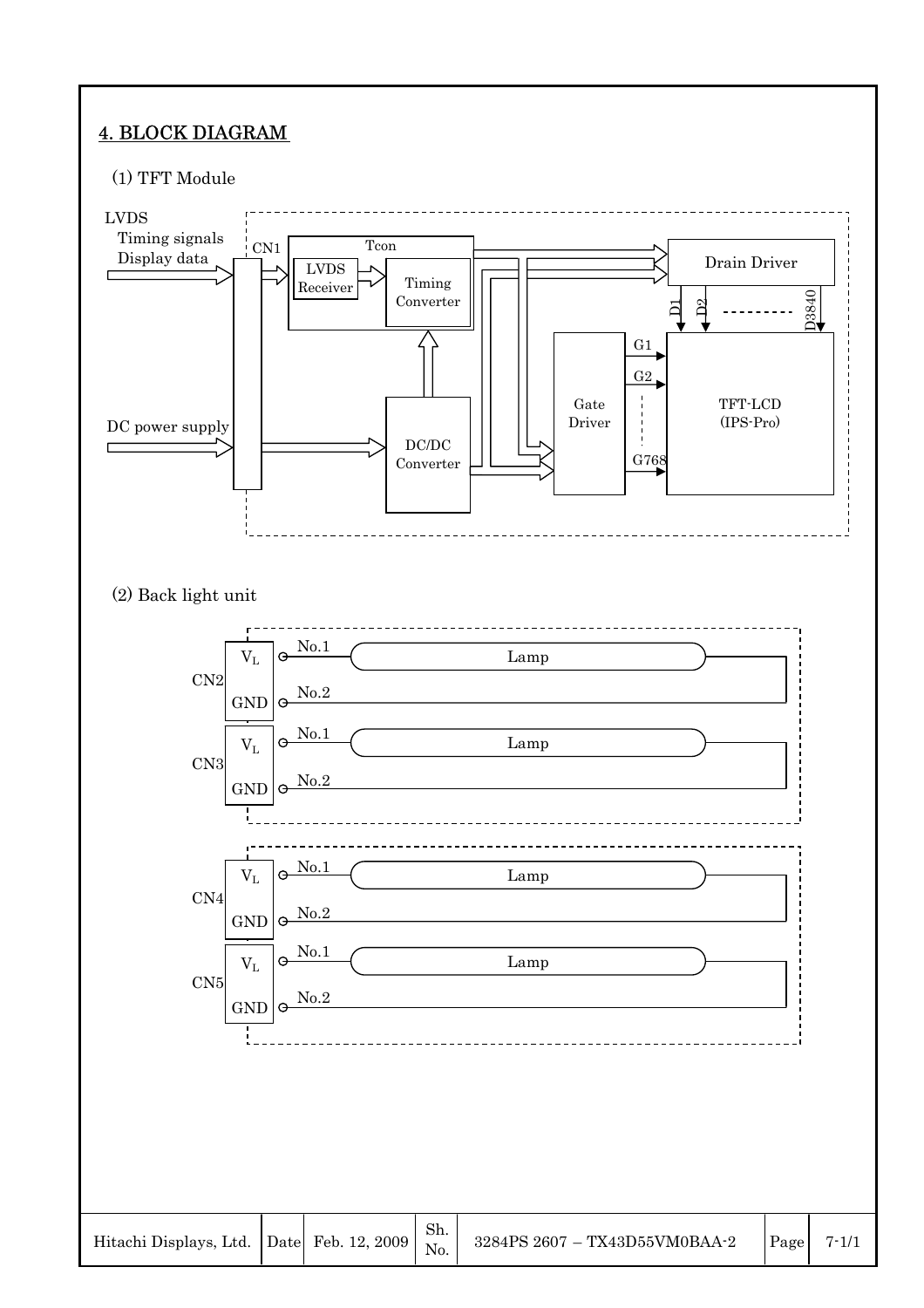## 5. INTERFACE PIN ASSIGNMENT

#### 5.1 TFT-LCD MODULE

CN1 <<JAE: FI-X30SSL-HF (Matching connector: JAE FI-X30HL or FI-X30C2L-NPB)>>

| Pin No.        | Symbol            | Function               | Note              |
|----------------|-------------------|------------------------|-------------------|
| $\mathbf{1}$   | <b>VDD</b>        |                        |                   |
| $\overline{2}$ | <b>VDD</b>        | Power Supply $(+5.0V)$ | $\left( 4\right)$ |
| 3              | <b>VDD</b>        |                        |                   |
| $\overline{4}$ | <b>VDD</b>        |                        |                   |
| $\overline{5}$ | <b>VSS</b>        |                        |                   |
| 6              | <b>VSS</b>        | GND (0V)               | 1)                |
| $\overline{7}$ | <b>VSS</b>        |                        |                   |
| 8              | <b>VSS</b>        |                        |                   |
| 9              | TEST1             | Test Pin (OPEN)        | 3)                |
| 10             | TEST <sub>2</sub> | Test Pin (OPEN)        | 3)                |
| 11             | <b>VSS</b>        | GND (0V)               | 1)                |
| 12             | RX0-              | Pixel Data             | 2)                |
| 13             | $RX0+$            |                        |                   |
| 14             | <b>VSS</b>        | GND (0V)               | 1)                |
| 15             | RX1-              | Pixel Data             | 2)                |
| 16             | $RX1+$            |                        |                   |
| 17             | <b>VSS</b>        | GND (0V)               | 1)                |
| 18             | RX2-              | Pixel Data             | 2)                |
| 19             | $RX2+$            |                        |                   |
| 20             | <b>VSS</b>        | GND (0V)               | 1)                |
| 21             | CLK-              | Pixel Clock            | 2)                |
| 22             | $CLK+$            |                        |                   |
| 23             | <b>VSS</b>        | GND (0V)               | 1)                |
| 24             | RX3-              | Pixel Data             | 2)                |
| 25             | $RX3+$            |                        |                   |
| 26             | <b>VSS</b>        | GND (0V)               | 1)                |
| 27             | <b>AMODE</b>      | LVDS Mode Select       | 5)                |
| 28             | TEST <sub>3</sub> | Test Pin (OPEN)        | 3)                |
| 29             | TEST4             | Test Pin (OPEN)        | 3)                |
| 30             | <b>VSS</b>        | GND (0V)               | 1)                |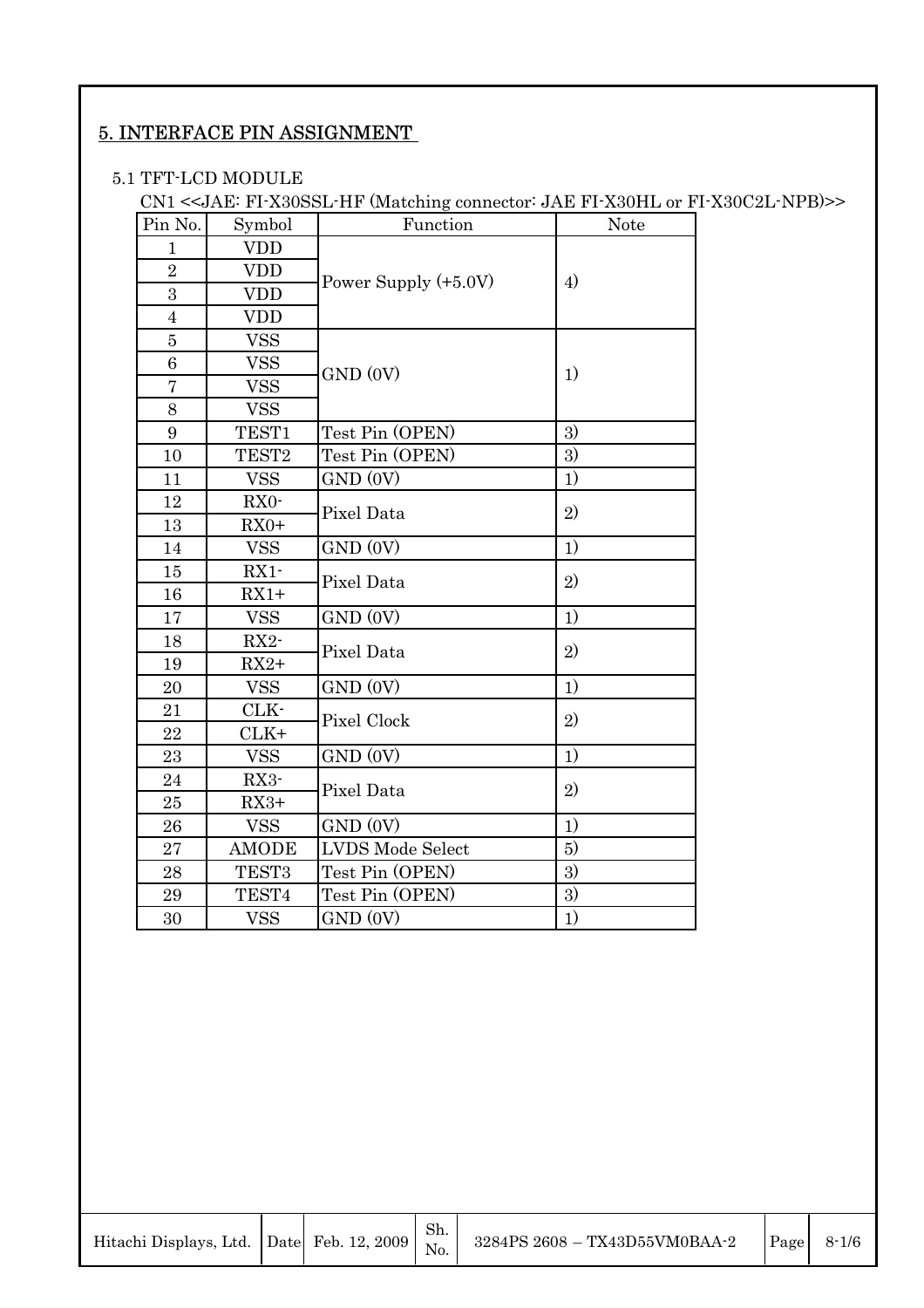Notes 1) All Vss pins should be grounded.

- 2) RXn- and RXn+  $(n=0,1,2,3)$ , CLK- and CLK+ should be wired by twist-pairs or side-by-side FPC patterns, respectively.
- 3) Please keep open. HITACHI test only.
- 4) All  $V_{DD}$  pins should be connected to +5.0 V (typ.).
- 5) Please refer to page 8-4/6 "LVDS interface" for LVDS data mapping.

#### 5.2 BACK-LIGHT UNIT

CN2,CN3,CN4,CN5 <<JST: BHSR-02VS-1(Matching connector: JST SM02B-BHSS-1)>>

| Pin No. | Symbol     | Function     | <b>Note</b> |
|---------|------------|--------------|-------------|
|         |            | Power Supply |             |
|         | $\sqrt{N}$ | <b>GND</b>   |             |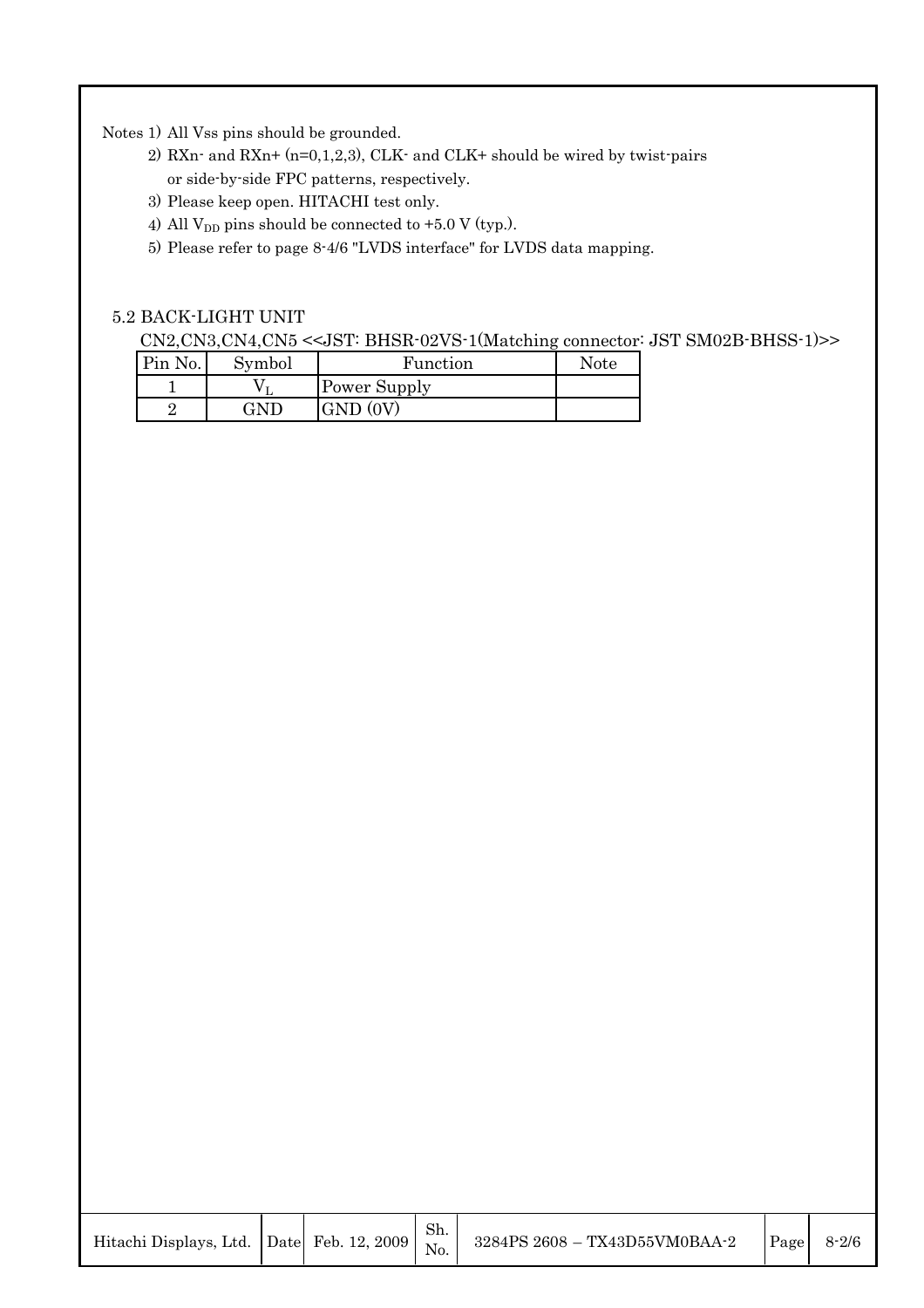## BLOCK DIAGRAM OF INTERFACE



Receiver: Equivalent of THC63LVDF84B by THine

 $R0~7$  : R data  $G0~7$  : G data B0~7 : B data DTMG : Display timing data

Notes 1) The system must have a LVDS transmitter to drive a module.

2) The impedance of LVDS cable shall be about 100 ohms per twist-pair line when it is used differentially.

| Hitachi Displays, Ltd. Date Feb. 12, 2009 $\begin{vmatrix} \Sigma_{11} & \Sigma_{12} \\ \Sigma_{21} & \Sigma_{22} \end{vmatrix}$ |  | Sh. | 3284PS 2608 - TX43D55VM0BAA-2 | Page | $8 - 3/6$ |
|----------------------------------------------------------------------------------------------------------------------------------|--|-----|-------------------------------|------|-----------|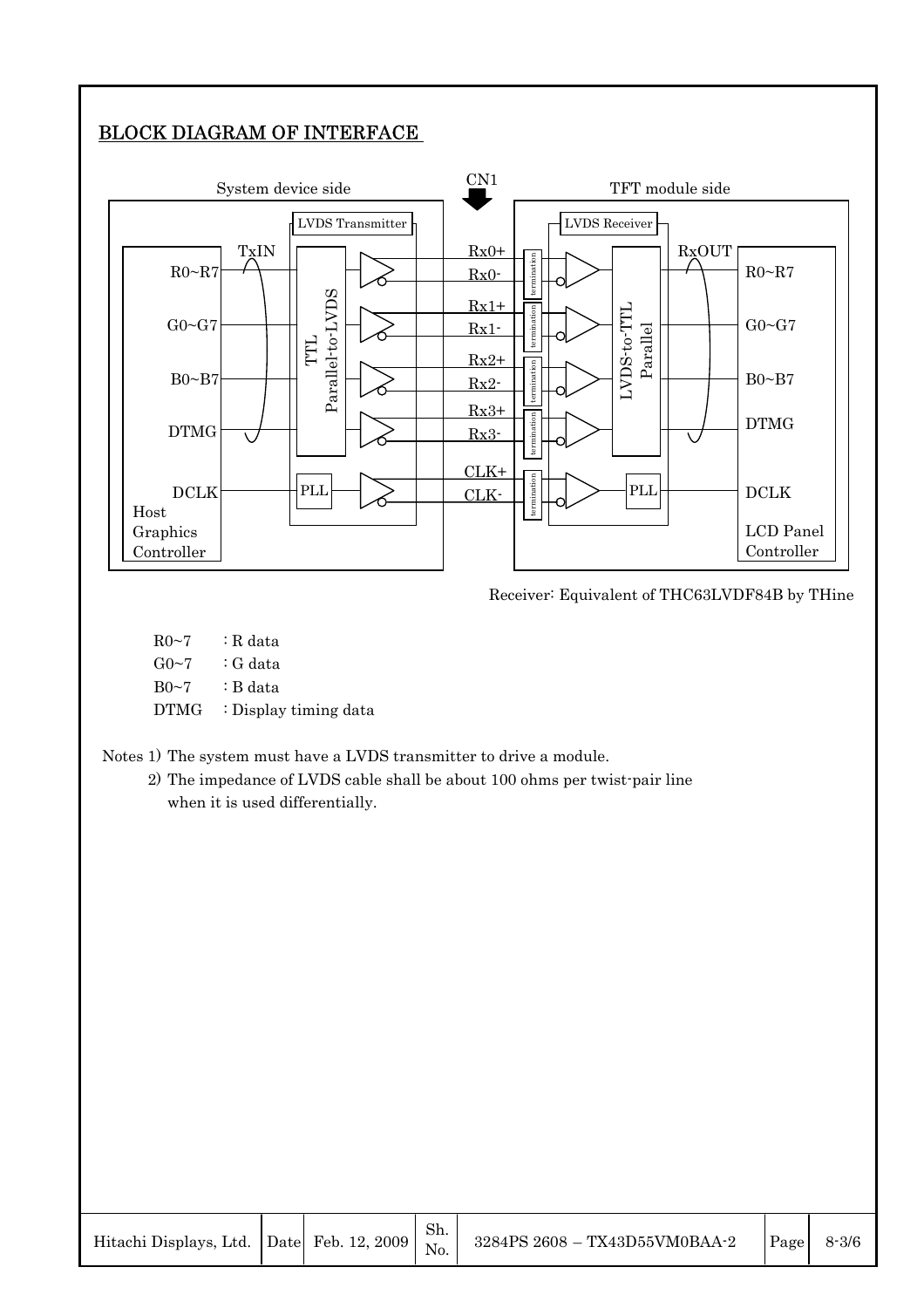|                | <b>LVDS INTERFACE</b>             |                        |                   |                                                                      |                               |                      |                                 |                                   |
|----------------|-----------------------------------|------------------------|-------------------|----------------------------------------------------------------------|-------------------------------|----------------------|---------------------------------|-----------------------------------|
| 27pin          |                                   |                        | Transmitter       | Interface Connector                                                  |                               |                      | Receiver                        | TFT Control                       |
| <b>AMODE</b>   | Signal                            | Pin                    | Input             | <b>System Device</b>                                                 | TFT Module                    | Pin                  | Output                          | Input                             |
|                | R <sub>0</sub> (LS <sub>B</sub> ) | 51                     | TxIN <sub>0</sub> |                                                                      |                               | 27                   | <b>RxOUT0</b>                   | $RO$ (LSB)                        |
|                | R1                                | 52                     | TxIN1             |                                                                      |                               | $\,29$               | RxOUT1                          | R1                                |
|                | R2                                | 54                     | TxIN2             | Tx OUT0+                                                             | $Rx$ IN0+                     | 30                   | RxOUT2                          | $\mathbf{R}2$                     |
|                | R3                                | 55                     | TxIN3             |                                                                      |                               | 32                   | RxOUT3                          | R3                                |
|                | R <sub>4</sub><br>R5              | 56<br>$\boldsymbol{3}$ | TxIN4<br>TxIN6    | Tx OUT0-                                                             | Rx INO-                       | 33<br>35             | RxOUT4<br>RxOUT6                | R <sub>4</sub><br>R5              |
|                | $GO$ (LSB)                        | 4                      | TxIN7             |                                                                      |                               | 37                   | RxOUT7                          | $GO$ $(LSB)$                      |
|                | G <sub>1</sub>                    | 6                      | TxIN8             |                                                                      |                               | 38                   | RxOUT8                          | G <sub>1</sub>                    |
|                | G <sub>2</sub>                    | 7                      | TxIN9             |                                                                      |                               | 39                   | RxOUT9                          | G <sub>2</sub>                    |
|                | G <sub>3</sub>                    | 11                     | TxIN12            | Tx OUT1+                                                             | $Rx IN1+$                     | 43                   | RxOUT12                         | G <sub>3</sub>                    |
|                | G <sub>4</sub>                    | 12                     | TxIN13            |                                                                      |                               | 45                   | RxOUT13                         | G <sub>4</sub>                    |
|                | G5                                | 14                     | TxIN14            |                                                                      |                               | 46                   | RxOUT14                         | G5                                |
|                | B <sub>0</sub> (LSB)              | 15                     | TxIN15            | Tx OUT1-                                                             | $Rx$ IN1 $-$                  | 47                   | RxOUT15                         | B <sub>0</sub> (LSB)              |
|                | B1                                | 19                     | TxIN18            |                                                                      |                               | 51                   | RxOUT18                         | B1                                |
| $=L$ (GND)     | $\mathbf{B}2$                     | 20                     | TxIN19            |                                                                      |                               | 53                   | RxOUT19                         | $\mathbf{B}2$                     |
|                | B <sub>3</sub>                    | 22                     | TxIN20            |                                                                      |                               | 54                   | RxOUT20                         | B <sub>3</sub>                    |
|                | B <sub>4</sub>                    | 23                     | TxIN21            | Tx OUT2+                                                             | $Rx IN2+$                     | 55                   | RxOUT21                         | B4                                |
|                | B <sub>5</sub>                    | 24                     | TxIN22            |                                                                      |                               | 1                    | RxOUT22                         | B5                                |
|                | RSVD 1)                           | 27                     | TxIN24            |                                                                      |                               | 3                    | RxOUT24                         | Not use                           |
|                | RSVD 1)                           | 28                     | TxIN25            | Tx OUT2-                                                             | $Rx$ IN2-                     | 5                    | RxOUT25                         | Not use                           |
|                | <b>DTMG</b>                       | 30                     | TxIN26            |                                                                      |                               | $\,6\,$              | RxOUT26                         | <b>DTMG</b>                       |
|                | R <sub>6</sub>                    | 50                     | TxIN27            |                                                                      |                               | 7                    | RxOUT27                         | R6                                |
|                | R7 (MSB)                          | $\sqrt{2}$             | TxIN5             |                                                                      |                               | 34                   | RxOUT5                          | R7 (MSB)                          |
|                | G <sub>6</sub>                    | 8                      | TxIN10            | Tx OUT3+                                                             | Rx IN3+                       | 41                   | RxOUT10                         | G <sub>6</sub>                    |
|                | $G7$ (MSB)                        | 10                     | TxIN11            |                                                                      |                               | 42                   | RxOUT11                         | G7 (MSB)                          |
|                | B <sub>6</sub><br>B7 (MSB)        | 16                     | TxIN16<br>TxIN17  | Tx OUT3-                                                             |                               | 49                   | RxOUT16                         | <b>B6</b><br>B7 (MSB)             |
|                | $RSVD$ 1)                         | 18<br>25               | TxIN23            |                                                                      | Rx IN3-                       | 50<br>$\overline{2}$ | RxOUT17<br>RxOUT23              |                                   |
|                | <b>DCLK</b>                       | 31                     | TxCLK IN          | TxCLK OUT+                                                           | RxCLK IN+                     | 26                   | <b>RxCLK OUT</b>                | Not use<br><b>DCLK</b>            |
|                |                                   |                        |                   | TxCLK OUT-                                                           | RxCLK IN-                     |                      |                                 |                                   |
| 27pin          |                                   |                        | Transmitter       | Interface Connector                                                  |                               |                      | Receiver                        | TFT Control                       |
| <b>AMODE</b>   | Signal                            | Pin                    | Input             | <b>System Device</b>                                                 | TFT Module                    | Pin                  | Output                          | Input                             |
|                | R2                                | 51                     | TxIN <sub>0</sub> |                                                                      |                               | $\overline{27}$      | RxOUT0                          | R2                                |
|                | R3                                | 52                     | TxIN1             |                                                                      |                               | 29                   | RxOUT1                          | R3                                |
|                | R <sub>4</sub>                    | 54                     | TxIN2             | Tx OUT0+                                                             | $Rx$ IN <sub>0</sub> +        | 30                   | RxOUT2                          | R <sub>4</sub>                    |
|                | R5                                | 55                     | TxIN3             |                                                                      |                               | 32                   | RxOUT3                          | R5                                |
|                | R <sub>6</sub>                    | 56                     | TxIN4             |                                                                      |                               | 33                   | RxOUT4                          | R6                                |
|                | R7 (MSB)                          | $\rm 3$                | TxIN6             | Tx OUT0-                                                             | Rx INO-                       | $35\,$<br>37         | R <sub>x</sub> OUT <sub>6</sub> | R7 (MSB)                          |
|                | G <sub>2</sub>                    | 4                      | TxIN7             |                                                                      |                               |                      | RxOUT7                          |                                   |
|                |                                   |                        |                   |                                                                      |                               |                      |                                 | G <sub>2</sub>                    |
|                | G <sub>3</sub>                    | $\,6$                  | TxIN8             |                                                                      |                               | 38                   | RxOUT8                          | G <sub>3</sub>                    |
|                | G <sub>4</sub>                    | 7                      | TxIN9             |                                                                      |                               | 39                   | RxOUT9                          | G <sub>4</sub>                    |
|                | G5                                | 11                     | TxIN12            | Tx OUT1+                                                             | $Rx IN1+$                     | 43                   | RxOUT12                         | G5                                |
|                | G <sub>6</sub>                    | 12                     | TxIN13            |                                                                      |                               | 45                   | RxOUT13                         | G <sub>6</sub>                    |
|                | G7 (MSB)                          | 14                     | TxIN14            |                                                                      |                               | 46                   | RxOUT14                         | G7 (MSB)                          |
|                | B <sub>2</sub>                    | 15                     | TxIN15            | Tx OUT1-                                                             | Rx IN1-                       | 47                   | RxOUT15                         | $\mathbf{B}2$                     |
|                | B <sub>3</sub>                    | 19                     | TxIN18            |                                                                      |                               | 51                   | RxOUT18                         | B <sub>3</sub>                    |
| $=$ H $(3.3V)$ | B <sub>4</sub>                    | 20                     | TxIN19            |                                                                      |                               | 53                   | RxOUT19                         | B <sub>4</sub>                    |
|                | B5                                | 22                     | TxIN20            |                                                                      |                               | 54                   | RxOUT20<br>RxOUT21              | B5                                |
|                | B <sub>6</sub>                    | $\bf 23$<br>24         | TxIN21            | Tx OUT2+                                                             | $Rx IN2+$                     | $55\,$<br>1          |                                 | B <sub>6</sub><br>B7 (MSB)        |
|                | B7 (MSB)<br>RSVD 1)               | $\sqrt{27}$            | TxIN22<br>TxIN24  |                                                                      |                               |                      | RxOUT22<br>RxOUT24              | Not use                           |
|                | RSVD 1)                           | 28                     | TxIN25            | Tx OUT2-                                                             | Rx IN2-                       | $\,3$<br>5           | RxOUT25                         | Not use                           |
|                | <b>DTMG</b>                       | $30\,$                 | TxIN26            |                                                                      |                               | 6                    | RxOUT26                         | <b>DTMG</b>                       |
|                | R <sub>0</sub> (LS <sub>B</sub> ) | $50\,$                 | TxIN27            |                                                                      |                               | 7                    | RxOUT27                         | R <sub>0</sub> (LS <sub>B</sub> ) |
|                | R1                                | $\,2$                  | TxIN5             |                                                                      |                               | 34                   | RxOUT5                          | R1                                |
|                | $GO$ (LSB)                        | $8\,$                  | TxIN10            | Tx OUT3+                                                             | Rx IN3+                       | 41                   | RxOUT10                         | GO (LSB)                          |
|                | G <sub>1</sub>                    | 10                     | TxIN11            |                                                                      |                               | 42                   | RxOUT11                         | G <sub>1</sub>                    |
|                | B0 (LSB)                          | 16                     | TxIN16            |                                                                      |                               | 49                   | RxOUT16                         | B0 (LSB)                          |
|                | B1                                | 18                     | TxIN17            | Tx OUT3-                                                             | Rx IN3-                       | 50                   | RxOUT17                         | B1                                |
|                | RSVD 1)                           | 25                     | TxIN23            |                                                                      |                               | $\boldsymbol{2}$     | RxOUT23                         | Not use                           |
|                | <b>DCLK</b>                       | 31                     | TxCLK IN          | TxCLK OUT+                                                           | RxCLK IN+                     | 26                   | RxCLK OUT                       | <b>DCLK</b>                       |
|                |                                   |                        |                   | TxCLK OUT-                                                           | RxCLK IN-                     |                      |                                 |                                   |
|                |                                   |                        |                   | Note 1) RSVD (reserved) pins on the transmitter shall be "H" or "L". |                               |                      |                                 |                                   |
|                | Hitachi Displays, Ltd.            | Date                   | Feb. 12, 2009     | Sh.<br>No.                                                           | 3284PS 2608 - TX43D55VM0BAA-2 |                      |                                 | Page<br>$8 - 4/6$                 |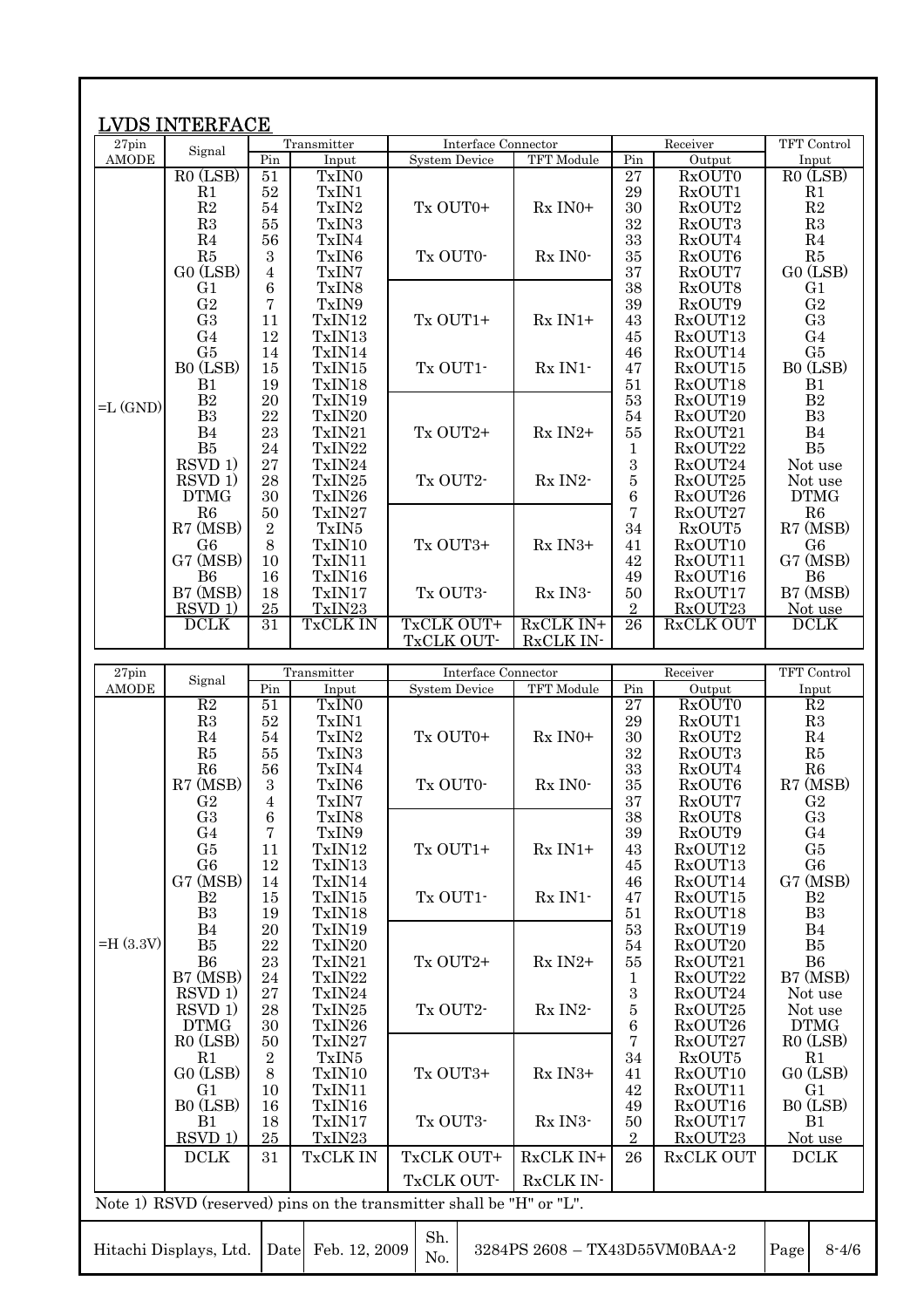## CORRESPONDENCE BETWEEN INPUT DATA AND DISPLAY IMAGE

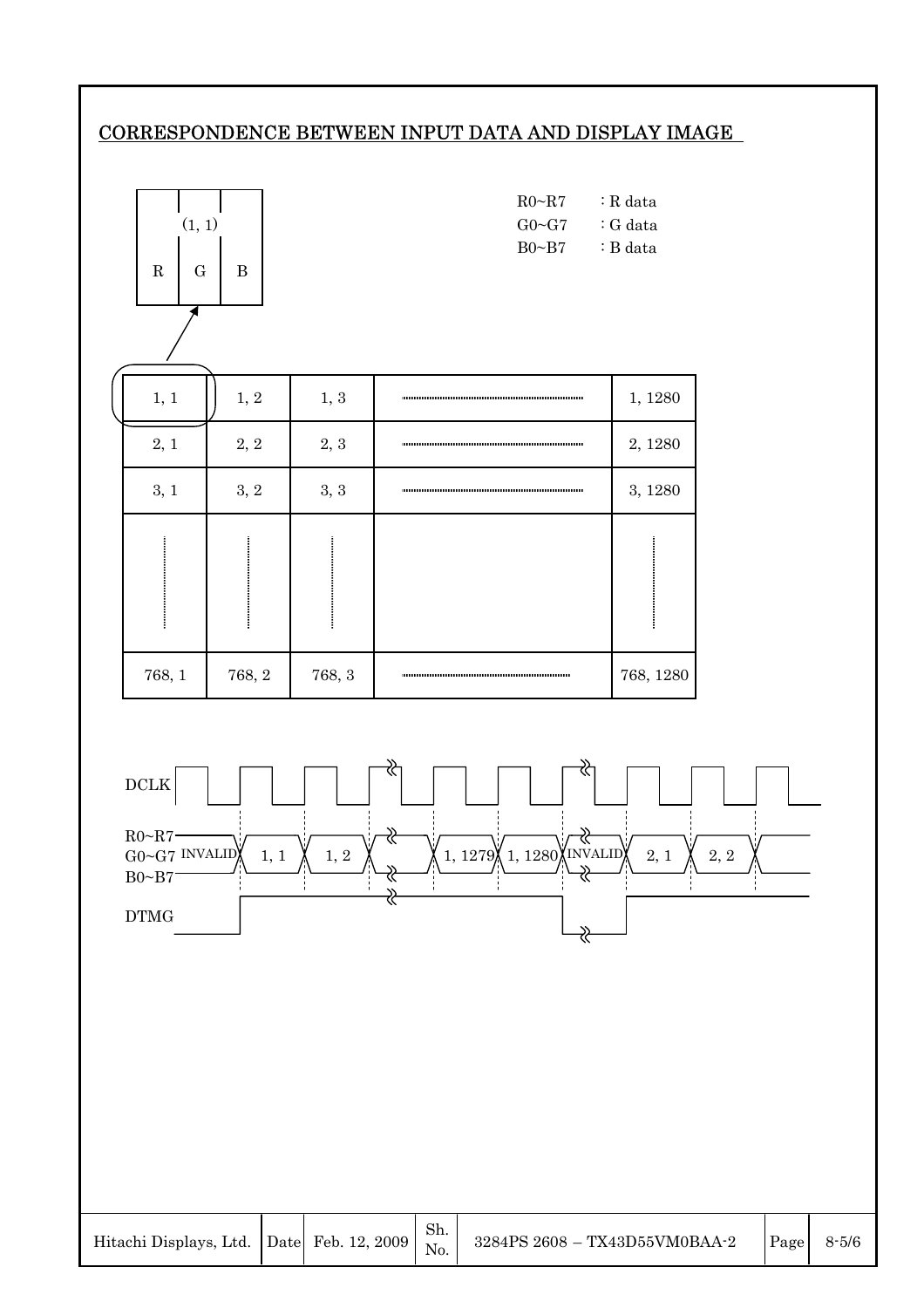|       | Input data    |                |                  |                | R data         |                |                  |                |                |                  |                  |                  |                | G data         |                  |                  |                  |                |                  |                  |                | B data           |                |                  |                |
|-------|---------------|----------------|------------------|----------------|----------------|----------------|------------------|----------------|----------------|------------------|------------------|------------------|----------------|----------------|------------------|------------------|------------------|----------------|------------------|------------------|----------------|------------------|----------------|------------------|----------------|
|       |               | R7             | R6               | R5             | R <sub>4</sub> | R3             | R2               | R1             | R <sub>0</sub> | G7               | G <sub>6</sub>   | G <sub>5</sub>   | G <sub>4</sub> | G3             | G2               | G1               | G <sub>0</sub>   | B7             | <b>B6</b>        | B <sub>5</sub>   | B <sub>4</sub> | B <sub>3</sub>   | B <sub>2</sub> | B1               | B <sub>0</sub> |
| Color |               | <b>MSB</b>     |                  |                |                |                |                  |                | <b>LSB</b> MSB |                  |                  |                  |                |                |                  |                  |                  | <b>LSB</b> MSB |                  |                  |                |                  |                |                  | <b>LSB</b>     |
|       | Black         | $\Omega$       | $\mathbf{0}$     | $\mathbf{0}$   | $\mathbf{0}$   | $\overline{0}$ | $\overline{0}$   | $\overline{0}$ | $\Omega$       | $\overline{0}$   | $\overline{0}$   | $\overline{0}$   | $\overline{0}$ | $\overline{0}$ | $\overline{0}$   | $\overline{0}$   | $\overline{0}$   | $\overline{0}$ | $\mathbf{0}$     | $\overline{0}$   | $\mathbf{0}$   | $\boldsymbol{0}$ | $\overline{0}$ | $\overline{0}$   | $\Omega$       |
|       | Red (255)     | 1              | 1                | $\mathbf{1}$   | $\mathbf{1}$   | 1              | 1                | 1              | 1              | $\overline{0}$   | $\boldsymbol{0}$ | $\overline{0}$   | $\mathbf{0}$   | $\overline{0}$ | $\boldsymbol{0}$ | $\overline{0}$   | $\boldsymbol{0}$ | $\overline{0}$ | $\overline{0}$   | $\overline{0}$   | $\mathbf{0}$   | $\overline{0}$   | $\mathbf{0}$   | $\overline{0}$   | $\overline{0}$ |
|       | Green $(255)$ | $\mathbf{0}$   | $\boldsymbol{0}$ | $\theta$       | $\mathbf{0}$   | $\mathbf{0}$   | $\boldsymbol{0}$ | $\mathbf{0}$   | $\overline{0}$ | 1                | 1                | $\mathbf{1}$     | $\mathbf 1$    | 1              | $\mathbf{1}$     | $\mathbf 1$      | $\mathbf{1}$     | $\mathbf{0}$   | $\mathbf{0}$     | $\boldsymbol{0}$ | $\overline{0}$ | $\boldsymbol{0}$ | $\mathbf{0}$   | $\boldsymbol{0}$ | $\overline{0}$ |
| Basic | Blue (255)    | $\Omega$       | $\overline{0}$   | $\overline{0}$ | $\Omega$       | $\overline{0}$ | $\overline{0}$   | $\overline{0}$ | $\theta$       | $\overline{0}$   | $\overline{0}$   | $\mathbf{0}$     | $\overline{0}$ | $\overline{0}$ | $\overline{0}$   | $\overline{0}$   | $\overline{0}$   | $\mathbf{1}$   | $\mathbf{1}$     | $\mathbf{1}$     | $\mathbf{1}$   | 1                | $\mathbf{1}$   | $\mathbf{1}$     | $\mathbf{1}$   |
| Color | Cyan          | $\Omega$       | $\mathbf{0}$     | $\Omega$       | $\mathbf{0}$   | $\Omega$       | $\overline{0}$   | $\mathbf{0}$   | $\overline{0}$ | 1                | 1                | $\mathbf{1}$     | $\mathbf{1}$   | 1              | 1                | 1                | 1                | 1              | 1                | 1                | $\mathbf{1}$   | 1                | $\mathbf{1}$   | 1                | $\mathbf{1}$   |
|       | Magenta       | $\mathbf{1}$   | $\mathbf{1}$     | $\mathbf{1}$   | $\mathbf{1}$   | $\mathbf{1}$   | $\mathbf{1}$     | $\mathbf{1}$   | 1              | $\overline{0}$   | $\overline{0}$   | $\overline{0}$   | $\overline{0}$ | $\overline{0}$ | $\overline{0}$   | $\overline{0}$   | $\overline{0}$   | $\mathbf{1}$   | $\mathbf{1}$     | $\mathbf{1}$     | $\mathbf{1}$   | 1                | $\mathbf{1}$   | $\mathbf{1}$     | $\mathbf{1}$   |
|       | Yellow        | $\mathbf{1}$   | $\mathbf{1}$     | $\mathbf{1}$   | $\mathbf{1}$   | $\mathbf{1}$   | $\mathbf{1}$     | $\mathbf{1}$   | $\mathbf 1$    | 1                | 1                | $\mathbf{1}$     | $\mathbf{1}$   | $\mathbf{1}$   | $\mathbf{1}$     | $\mathbf 1$      | $\mathbf{1}$     | $\overline{0}$ | $\overline{0}$   | $\overline{0}$   | $\overline{0}$ | $\overline{0}$   | $\mathbf{0}$   | $\overline{0}$   | $\overline{0}$ |
|       | White         | $\mathbf{1}$   | $\mathbf{1}$     | $\mathbf{1}$   | $\mathbf{1}$   | $\mathbf{1}$   | $\mathbf{1}$     | $\mathbf{1}$   | 1              | 1                | 1                | $\mathbf{1}$     | $\mathbf{1}$   | $\mathbf{1}$   | $\mathbf{1}$     | $\mathbf 1$      | $\mathbf 1$      | 1              | $\mathbf{1}$     | $\mathbf{1}$     | $\mathbf{1}$   | 1                | $\mathbf{1}$   | $\mathbf{1}$     | $\mathbf{1}$   |
|       | Black         | $\Omega$       | $\mathbf{0}$     | $\Omega$       | $\mathbf{0}$   | $\Omega$       | $\overline{0}$   | $\overline{0}$ | $\mathbf{0}$   | $\overline{0}$   | $\overline{0}$   | $\mathbf{0}$     | $\mathbf{0}$   | $\overline{0}$ | $\boldsymbol{0}$ | $\overline{0}$   | $\mathbf{0}$     | $\overline{0}$ | $\mathbf{0}$     | $\overline{0}$   | $\mathbf{0}$   | $\overline{0}$   | $\mathbf{0}$   | $\overline{0}$   | $\overline{0}$ |
|       | Red(1)        | $\Omega$       | $\Omega$         | $\theta$       | $\Omega$       | $\Omega$       | $\overline{0}$   | $\mathbf{0}$   | $\mathbf{1}$   | $\overline{0}$   | $\overline{0}$   | $\mathbf{0}$     | $\theta$       | $\overline{0}$ | $\overline{0}$   | $\overline{0}$   | $\Omega$         | $\overline{0}$ | $\mathbf{0}$     | $\overline{0}$   | $\Omega$       | $\theta$         | $\Omega$       | $\theta$         | $\overline{0}$ |
|       | Red(2)        | $\overline{0}$ | $\overline{0}$   | $\overline{0}$ | $\overline{0}$ | $\overline{0}$ | $\overline{0}$   | $\mathbf 1$    | $\overline{0}$ | $\overline{0}$   | $\overline{0}$   | $\boldsymbol{0}$ | $\overline{0}$ | $\overline{0}$ | $\boldsymbol{0}$ | $\boldsymbol{0}$ | $\boldsymbol{0}$ | $\overline{0}$ | $\boldsymbol{0}$ | $\overline{0}$   | $\overline{0}$ | $\boldsymbol{0}$ | $\overline{0}$ | $\overline{0}$   | $\overline{0}$ |
| Red   |               |                |                  | $\vdots$       | $\vdots$       |                | $\vdots$         | $\vdots$       | $\vdots$       | $\vdots$         | $\vdots$         | $\vdots$         | $\vdots$       |                | $\vdots$         |                  | $\vdots$         |                |                  |                  |                |                  |                |                  | $\vdots$       |
|       | ÷             | $\vdots$       | $\vdots$         | ÷              | $\vdots$       | $\vdots$       | $\vdots$         | $\vdots$       | $\vdots$       | $\vdots$         | $\vdots$         | $\vdots$         | $\vdots$       | $\vdots$       | $\vdots$         | ÷                | $\vdots$         | $\vdots$       | $\vdots$         | $\vdots$         | ÷              |                  | ÷              |                  | $\vdots$       |
|       | Red (254)     | $\mathbf{1}$   | $\mathbf{1}$     | $\mathbf{1}$   | $\mathbf{1}$   | $\mathbf{1}$   | $\mathbf{1}$     | $\mathbf{1}$   | $\overline{0}$ | $\overline{0}$   | $\overline{0}$   | $\mathbf{0}$     | $\overline{0}$ | $\mathbf{0}$   | $\overline{0}$   | $\overline{0}$   | $\overline{0}$   | $\overline{0}$ | $\overline{0}$   | $\overline{0}$   | $\overline{0}$ | $\theta$         | $\overline{0}$ | $\theta$         | $\Omega$       |
|       | Red (255)     | $\mathbf{1}$   | $\mathbf{1}$     | $\mathbf{1}$   | $\mathbf{1}$   | $\mathbf{1}$   | $\mathbf{1}$     | $\mathbf{1}$   | $\mathbf{1}$   | $\boldsymbol{0}$ | $\mathbf{0}$     | $\mathbf{0}$     | $\overline{0}$ | $\mathbf{0}$   | $\boldsymbol{0}$ | $\boldsymbol{0}$ | $\mathbf{0}$     | $\mathbf{0}$   | $\mathbf{0}$     | $\boldsymbol{0}$ | $\overline{0}$ | $\boldsymbol{0}$ | $\mathbf{0}$   | $\overline{0}$   | $\overline{0}$ |
|       | Black         | $\Omega$       | $\mathbf{0}$     | $\overline{0}$ | $\mathbf{0}$   | $\overline{0}$ | $\overline{0}$   | $\overline{0}$ | $\overline{0}$ | $\overline{0}$   | $\boldsymbol{0}$ | $\boldsymbol{0}$ | $\overline{0}$ | $\overline{0}$ | $\boldsymbol{0}$ | $\overline{0}$   | $\boldsymbol{0}$ | $\overline{0}$ | $\overline{0}$   | $\overline{0}$   | $\overline{0}$ | $\mathbf{0}$     | $\overline{0}$ | $\overline{0}$   | $\overline{0}$ |
|       | Green(1)      | $\Omega$       | $\mathbf{0}$     | $\theta$       | $\mathbf{0}$   | $\overline{0}$ | $\overline{0}$   | $\mathbf{0}$   | $\Omega$       | $\overline{0}$   | $\overline{0}$   | $\mathbf{0}$     | $\overline{0}$ | $\mathbf{0}$   | $\overline{0}$   | $\overline{0}$   | $\mathbf{1}$     | $\overline{0}$ | $\mathbf{0}$     | $\overline{0}$   | $\Omega$       | $\theta$         | $\overline{0}$ | $\theta$         | $\overline{0}$ |
|       | Green (2)     | $\Omega$       | $\mathbf{0}$     | $\Omega$       | $\Omega$       | $\overline{0}$ | $\overline{0}$   | $\Omega$       | $\Omega$       | $\Omega$         | $\overline{0}$   | $\overline{0}$   | $\overline{0}$ | $\Omega$       | $\overline{0}$   | 1                | $\overline{0}$   | $\overline{0}$ | $\mathbf{0}$     | $\Omega$         | $\overline{0}$ | $\theta$         | $\overline{0}$ | $\overline{0}$   | $\overline{0}$ |
| Green |               | ÷              | $\vdots$         | ÷              | $\vdots$       | $\vdots$       | $\vdots$         | $\vdots$       | $\vdots$       | $\vdots$         | $\vdots$         | $\vdots$         | ÷              | $\vdots$       | ÷                | $\vdots$         | $\vdots$         | $\vdots$       | $\vdots$         | $\vdots$         | $\vdots$       |                  | $\vdots$       | $\vdots$         | $\vdots$       |
|       | ÷             | ÷              | $\vdots$         | ÷              | $\vdots$       | $\vdots$       | $\vdots$         | $\vdots$       | $\vdots$       | $\vdots$         | $\vdots$         | $\vdots$         | $\vdots$       | $\vdots$       | ÷                | $\vdots$         | ÷                | $\vdots$       | ÷                | $\vdots$         | ÷              | $\vdots$         | ÷              | $\vdots$         | ÷              |
|       | Green $(254)$ | $\Omega$       | $\mathbf{0}$     | $\overline{0}$ | $\overline{0}$ | $\overline{0}$ | $\overline{0}$   | $\overline{0}$ | $\overline{0}$ | $\mathbf{1}$     | $\mathbf{1}$     | $\mathbf{1}$     | $\mathbf{1}$   | $\mathbf{1}$   | $\mathbf{1}$     | $\mathbf{1}$     | $\overline{0}$   | $\overline{0}$ | $\overline{0}$   | $\overline{0}$   | $\overline{0}$ | $\overline{0}$   | $\overline{0}$ | $\overline{0}$   | $\overline{0}$ |
|       | Green (255)   | $\Omega$       | $\mathbf{0}$     | $\Omega$       | $\mathbf{0}$   | $\Omega$       | $\overline{0}$   | $\overline{0}$ | $\mathbf{0}$   | $\mathbf{1}$     | 1                | $\mathbf{1}$     | $\mathbf{1}$   | $\mathbf{1}$   | $\mathbf{1}$     | $\mathbf{1}$     | $\mathbf{1}$     | $\overline{0}$ | $\mathbf{0}$     | $\overline{0}$   | $\mathbf{0}$   | $\mathbf{0}$     | $\mathbf{0}$   | $\Omega$         | $\overline{0}$ |
|       | Black         | $\Omega$       | $\overline{0}$   | $\theta$       | $\overline{0}$ | $\overline{0}$ | $\overline{0}$   | $\mathbf{0}$   | $\overline{0}$ | $\overline{0}$   | $\overline{0}$   | $\overline{0}$   | $\overline{0}$ | $\overline{0}$ | $\overline{0}$   | $\overline{0}$   | $\overline{0}$   | $\overline{0}$ | $\mathbf{0}$     | $\mathbf{0}$     | $\overline{0}$ | $\boldsymbol{0}$ | $\overline{0}$ | $\mathbf{0}$     | $\overline{0}$ |
|       | Blue(1)       | $\overline{0}$ | $\mathbf{0}$     | $\overline{0}$ | $\mathbf{0}$   | $\overline{0}$ | $\overline{0}$   | $\overline{0}$ | $\overline{0}$ | $\overline{0}$   | $\overline{0}$   | $\overline{0}$   | $\overline{0}$ | $\overline{0}$ | $\overline{0}$   | $\overline{0}$   | $\overline{0}$   | $\overline{0}$ | $\overline{0}$   | $\overline{0}$   | $\overline{0}$ | $\theta$         | $\overline{0}$ | $\theta$         | $\mathbf{1}$   |
|       | Blue (2)      | $\mathbf{0}$   | $\mathbf{0}$     | $\overline{0}$ | $\mathbf{0}$   | $\overline{0}$ | $\overline{0}$   | $\overline{0}$ | $\overline{0}$ | $\overline{0}$   | $\overline{0}$   | $\overline{0}$   | $\overline{0}$ | $\overline{0}$ | $\overline{0}$   | $\overline{0}$   | $\overline{0}$   | $\overline{0}$ | $\overline{0}$   | $\overline{0}$   | $\overline{0}$ | $\overline{0}$   | $\mathbf{0}$   | 1                | $\overline{0}$ |
| Blue  |               | ÷              | ÷                | ÷              | ÷              | $\vdots$       | $\vdots$         | $\vdots$       | ÷              | $\vdots$         | ÷                | $\vdots$         | ÷              | $\vdots$       | ÷                | ÷                | $\vdots$         | $\vdots$       | $\vdots$         | $\vdots$         | $\vdots$       | $\vdots$         | ÷              |                  | ÷              |
|       | ÷             | $\vdots$       | $\vdots$         | $\vdots$       | Ţ              | $\vdots$       | Ξ                | $\vdots$       | Ξ              | $\vdots$         | $\vdots$         | $\vdots$         | $\vdots$       | $\vdots$       | $\vdots$         | $\vdots$         | $\vdots$         | $\vdots$       | $\vdots$         | $\vdots$         | $\vdots$       | $\vdots$         | $\vdots$       | $\vdots$         | $\vdots$       |
|       | Blue (254)    | $\mathbf{0}$   | $\mathbf{0}$     | $\theta$       | $\mathbf{0}$   | $\mathbf{0}$   | $\mathbf{0}$     | $\overline{0}$ | $\overline{0}$ | $\overline{0}$   | $\boldsymbol{0}$ | $\mathbf{0}$     | $\overline{0}$ | $\mathbf{0}$   | $\boldsymbol{0}$ | $\overline{0}$   | $\mathbf{0}$     | 1              | 1                | 1                | 1              | 1                | 1              | 1                | $\overline{0}$ |
|       | Blue (255)    | $\theta$       | $\theta$         | $\theta$       | $\Omega$       | $\theta$       | $\theta$         | $\theta$       | $\theta$       | $\theta$         | $\overline{0}$   | $\Omega$         | $\Omega$       | $\Omega$       | $\overline{0}$   | $\theta$         | $\Omega$         | $\mathbf{1}$   | $\mathbf{1}$     | 1                | 1              | 1                | $\mathbf{1}$   | 1                | $\mathbf{1}$   |

## RELATIONSHIP BETWEEN DISPLAY COLORS AND INPUT SIGNALS

Notes 1) Definition of gray scale: Color (n)

n indicates gray scale level. Higher n means brighter level.

Sh. No.

2) Data signals: 1: High, 0: Low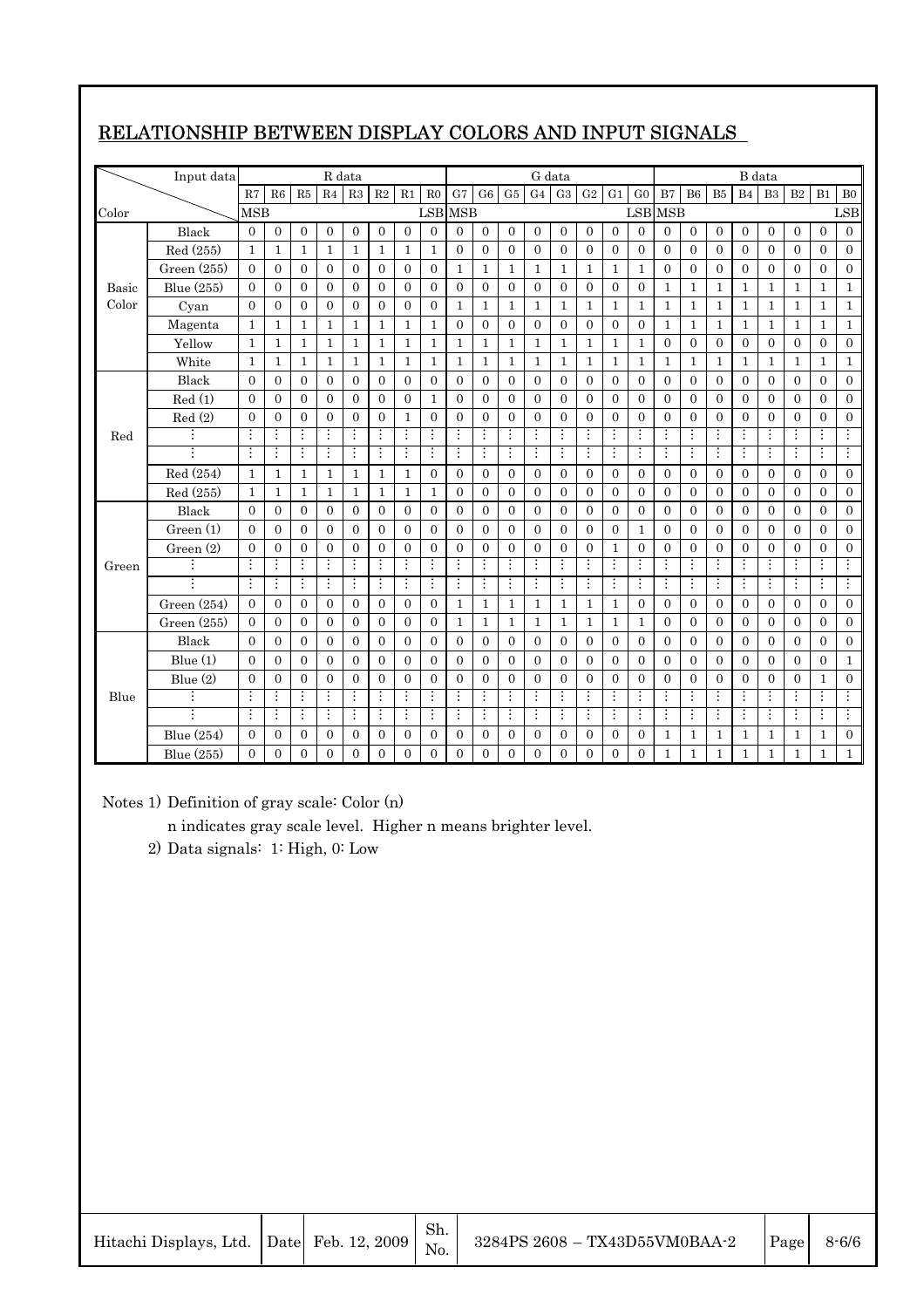## 6. INTERFACE TIMING

## 6.1 LVDS RECEIVER TIMING (Interface of TFT module)



 $\text{RinX}=(\text{RinX+}) \cdot (\text{RinX-})$  (X=0,1,2)

|             | Item              | Symbol             | Min.                      | Typ.                   | Max.                | Unit       | Note |
|-------------|-------------------|--------------------|---------------------------|------------------------|---------------------|------------|------|
| <b>DCLK</b> | Frequency         | $1/t_{\rm CLK}$    | 65                        | 66                     | 73                  | <b>MHz</b> |      |
| RinX        | 0 data position   | ${\rm t_{RPO}}$    | $1/7t_{\text{CLK}}$ -0.29 | $1/7{\rm t}_{\rm CLK}$ | $1/7t_{CLK}+0.29$   |            |      |
| $(X=0,1,2)$ | 1st data position | ${\rm t_{RP1}}$    | $-0.29$                   | $\Omega$               | $+0.29$             |            |      |
|             | 2nd data position | ${\rm t_{RP2}}$    | $6/7t_{\text{CLK}}$ -0.29 | $6/7t_{CLK}$           | $6/7t_{CLK} + 0.29$ |            |      |
|             | 3rd data position | ${\rm t_{RP3}}$    | $5/7t_{\text{CLK}}$ -0.29 | $5/7t_{\text{CLK}}$    | $5/7t_{CLK} + 0.29$ | ns         |      |
|             | 4th data position | ${\rm t_{RP4}}$    | $4/7t_{\text{CLK}}$ -0.29 | $4/7t_{\text{CLK}}$    | $4/7t_{CLK}+0.29$   |            |      |
|             | 5th data position | $\mathrm{t_{RP5}}$ | $3/7t_{\text{CLK}}$ -0.29 | $3/7t_{CLK}$           | $3/7t_{CLK}+0.29$   |            |      |
|             | 6th data position | ${\rm t_{RP6}}$    | $2/7t_{\text{CLK}}$ -0.29 | $2/7t_{CLK}$           | $2/7t_{CLK}+0.29$   |            |      |

|  | Sh. | Hitachi Displays, Ltd. $\left  \right $ Date Feb. 12, 2009 $\left  \frac{\text{dn.}}{\text{No.}} \right $ 3284PS 2609 - TX43D55VM0BAA-2 | Page | $9 - 1/3$ |
|--|-----|-----------------------------------------------------------------------------------------------------------------------------------------|------|-----------|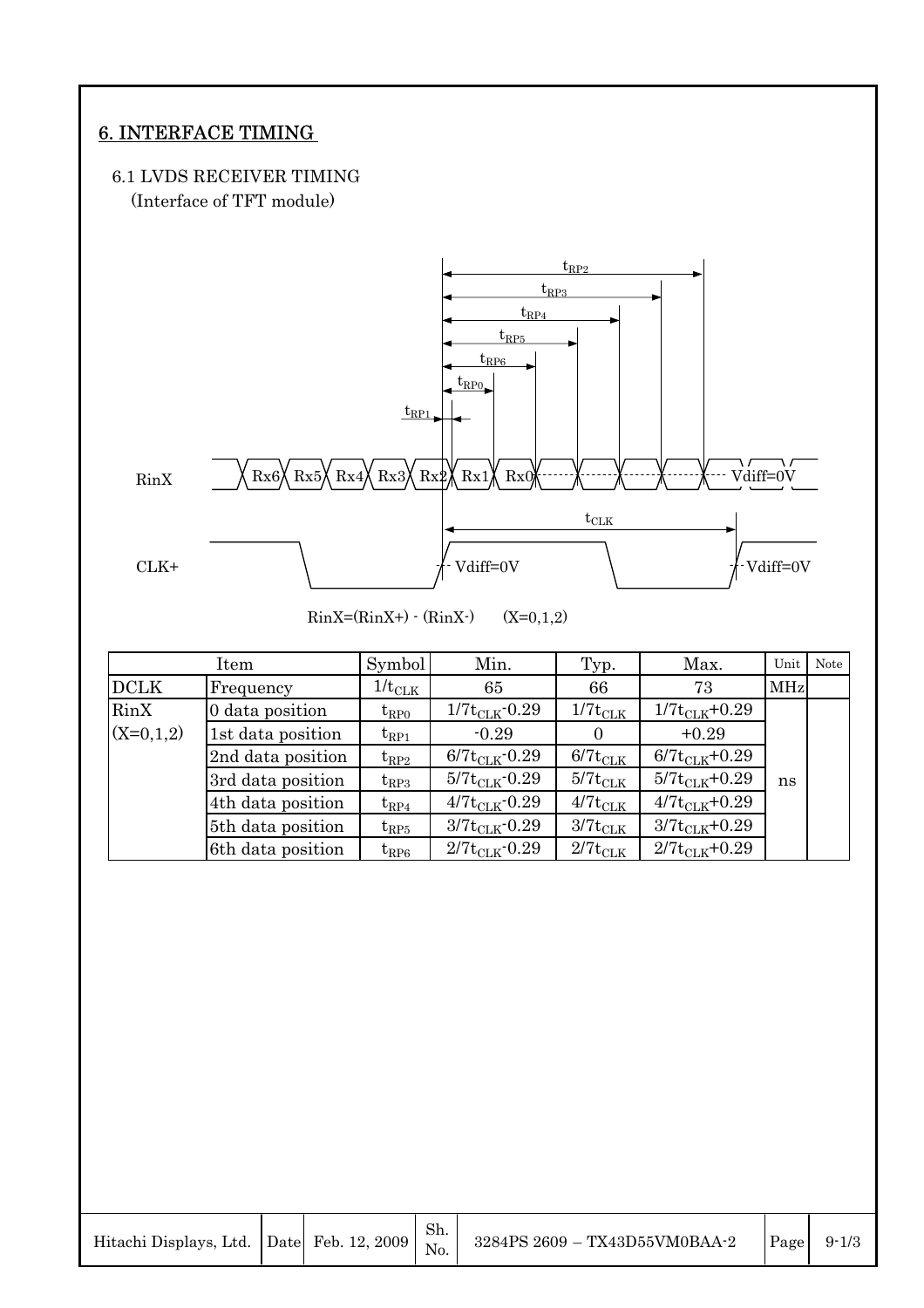## 6.2 TIMING CONVERTER TIMING (Input timing for transmitter)



|             | Item                    | Symbol                | Min. | Typ. | Max. | Unit          | <b>Note</b> |
|-------------|-------------------------|-----------------------|------|------|------|---------------|-------------|
| <b>DCLK</b> | Cycle time              | $\text{t}_\text{CLK}$ | 13.7 | 15.1 | 15.4 | ns            |             |
|             | Duty                    | I)                    | 0.35 | 0.5  | 0.65 |               |             |
| <b>DTMG</b> | Horizontal period       | $T_{\rm H}$           | 1396 | 1406 | 1450 | $t_{\rm CLK}$ |             |
|             | Horizontal width-Active | $T_{HD}$              | 1280 | 1280 | 1280 | $t_{\rm CLK}$ |             |
|             | Vertical period         | $T_V$                 | 773  | 783  | 825  | $T_{\rm H}$   |             |
|             | Vertical width-Active   | $T_{VD}$              | 768  | 768  | 768  | $T_{\rm H}$   |             |
|             | Frame frequency         | $\rm f_{\rm V}$       | 55   | 60   | 65   | Hz            |             |

|  | Hitachi Displays, Ltd. Da |  |
|--|---------------------------|--|
|--|---------------------------|--|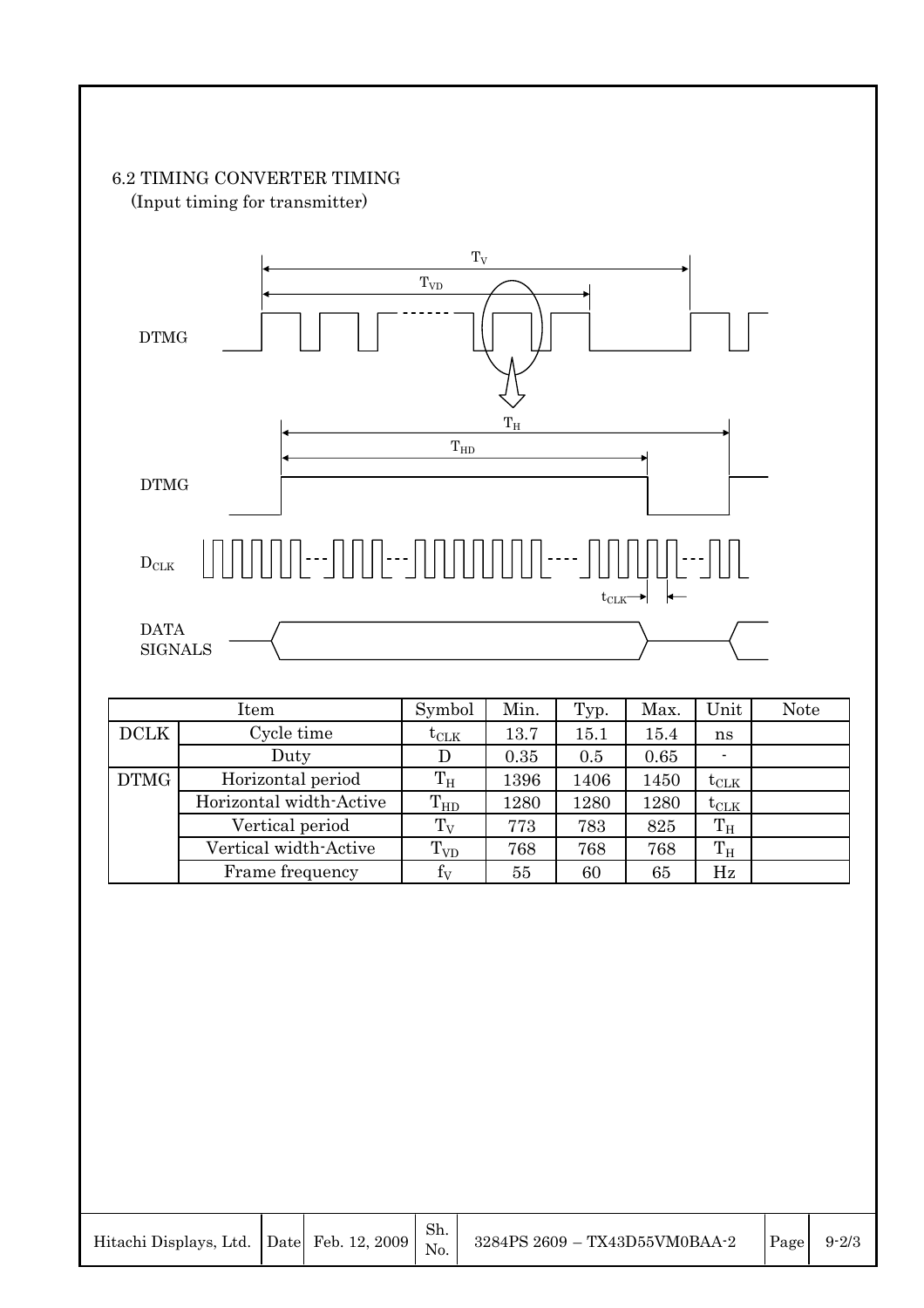## 6.3 TIMING BETWEEN INTERFACE SIGNALS AND POWER SUPPLY



Power supply voltage  $V_{DD}$ 

Timing of power supply voltage and input signals should be used under the following specifications.

|                 | $1 \text{ms} \leq \text{TPR} \leq 10 \text{ms}$ |                  |
|-----------------|-------------------------------------------------|------------------|
| $40ms \leq TDR$ |                                                 |                  |
|                 | $20\text{ms} \leq \text{TDF} \leq 50\text{ms}$  |                  |
|                 | TIN >                                           | 1s               |
|                 |                                                 | TBR $\geq$ 500ms |
|                 |                                                 | TBF $\geq$ 100ms |
|                 |                                                 |                  |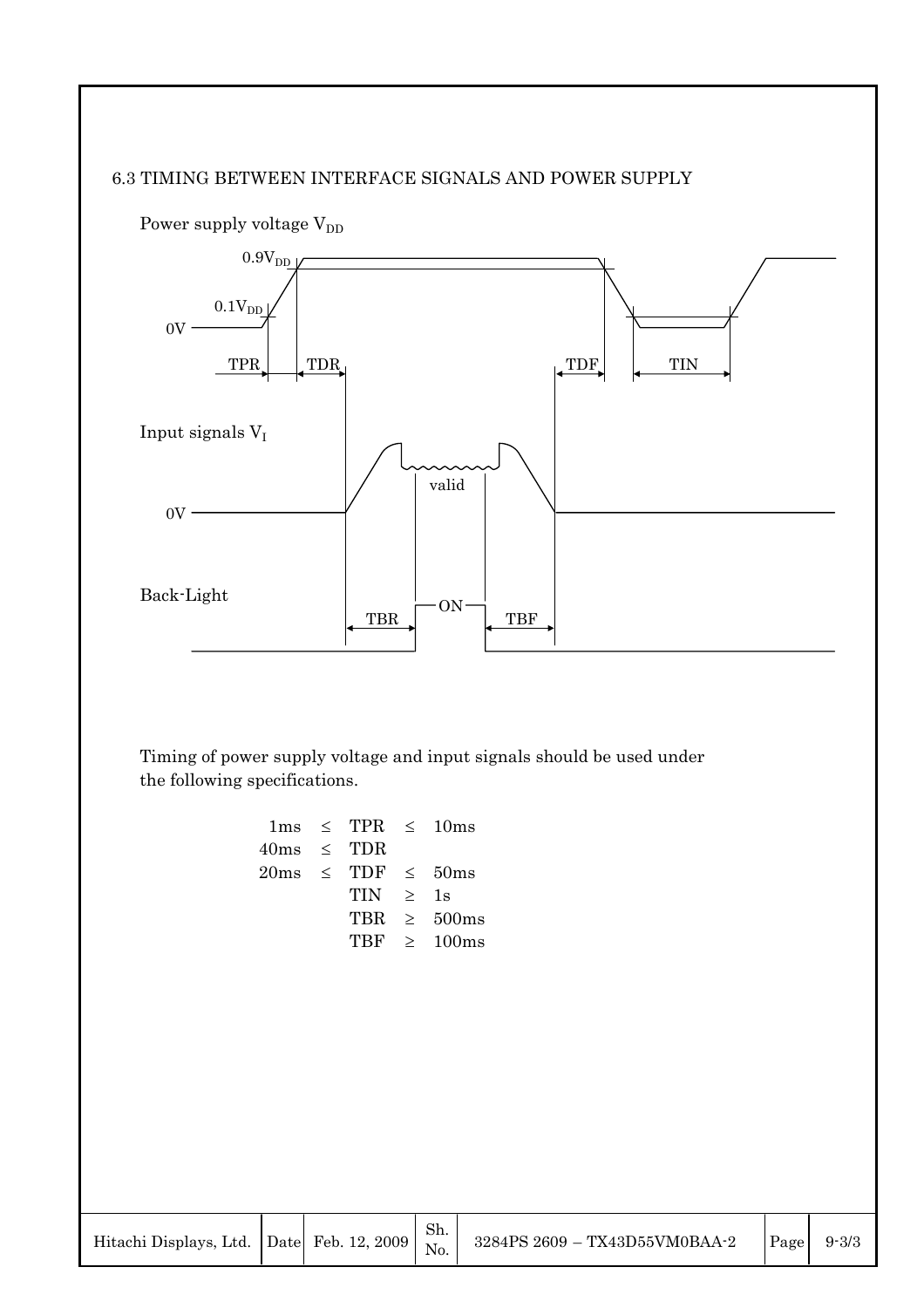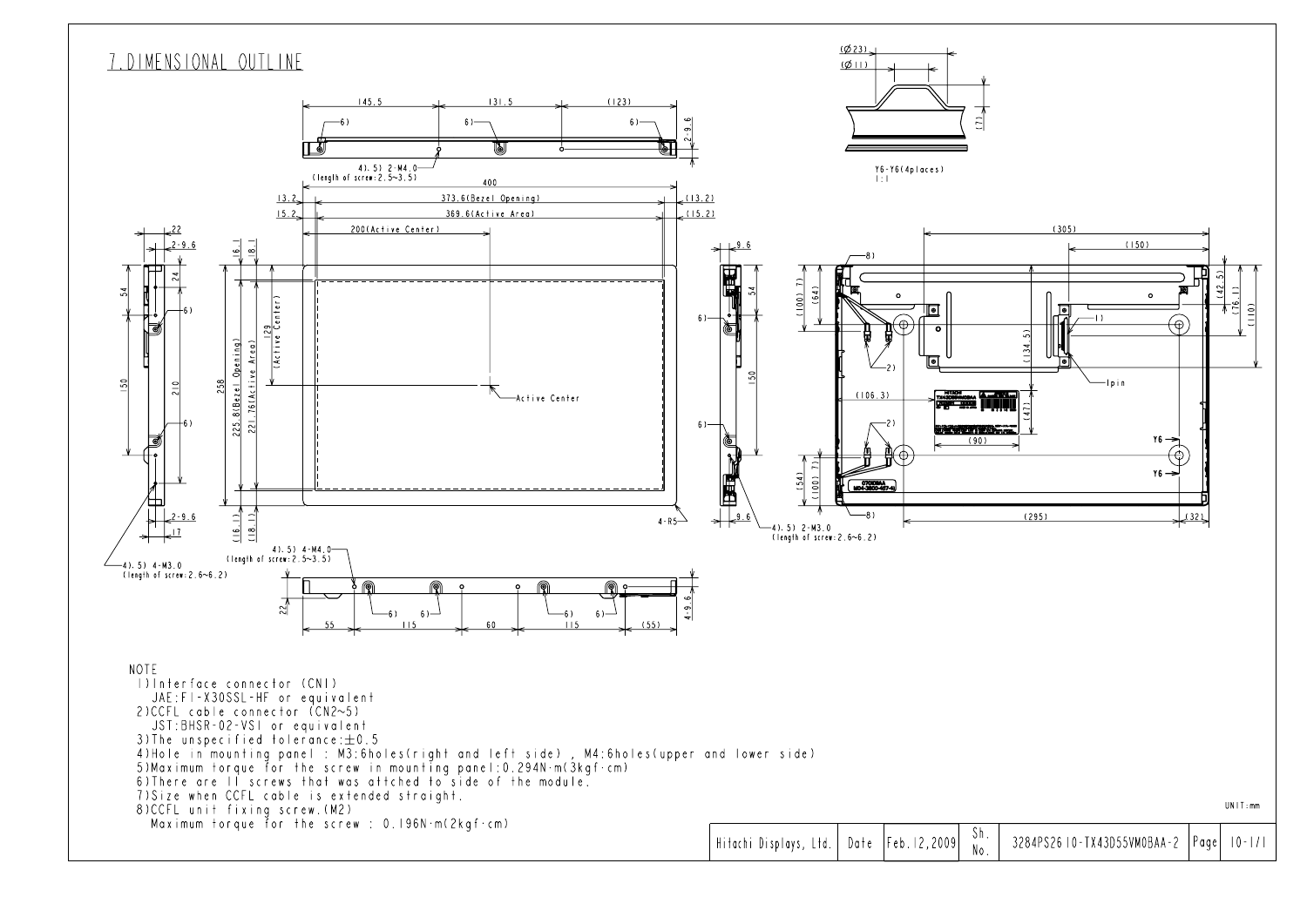## 8. DESIGNATION OF LOT MARK

8.1 LOT MARK



### 8.2 REVISION (REV.) CONTROL

REV. is the column for manufacturing convenience. A-Z except I and O may be written on this column.

6 06 12 12

#### 8.3 LOCATION OF LOT MARK

Lot mark is printed on a label. The label sticks on back of TFT module. The style of character will be changed without notice.

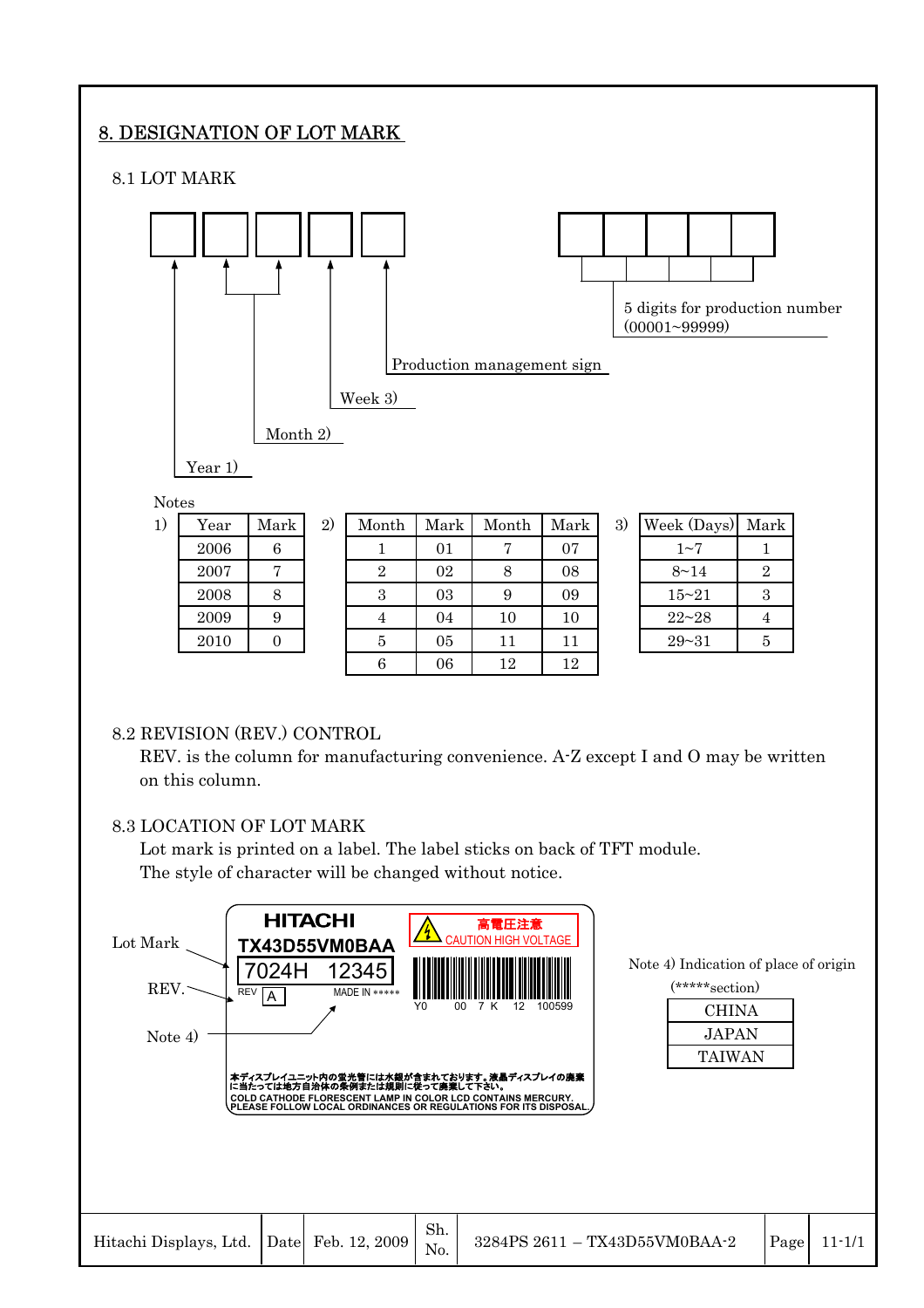## 9. COSMETIC SPECIFICATIONS

## 9.1 CONDITIONS FOR COSMETIC INSPECTION

- (1) Viewing zone
- a) The figure shows the correspondence between eyes (of inspector) and TFT-LCD module.  $\theta$  < 45° : when non-operating inspection  $\theta < 5^{\circ}$  : when operating inspection b) Inspection should be executed only from front side and only A-zone. Cosmetic of B-zone and C-zone are ignore. (refer to 9.2 DEFINITION OF ZONE) (2) Environmental a) Temperature : 25°C b) Ambient light : about 700 lx and non-directive when operating inspection. : about 1000 lx and non-directive when non-operating inspection. TFT-LCD module Inspection view  $\theta$ 0 about 300mm  $\theta$
- c) Back-light : when non-operating inspection, back-light should be off.

### 9.2 DEFINITION OF ZONE



- •A-zone : Display area (pixel area).
- •B-zone : Area between A-zone and C-zone.

Light

•C-zone : Metal bezel area. A-zone (Include I/F connector)

|  |  |  | Sh. | Hitachi Displays, Ltd. Date Feb. 12, 2009 $\begin{vmatrix} 500 & 3284\text{PS} & 2612 - TX43\text{D}55\text{V} \text{M}0\text{B}AA-2 \end{vmatrix}$ |  | $\vert$ Page $\vert$ 12-1/3 |
|--|--|--|-----|-----------------------------------------------------------------------------------------------------------------------------------------------------|--|-----------------------------|
|--|--|--|-----|-----------------------------------------------------------------------------------------------------------------------------------------------------|--|-----------------------------|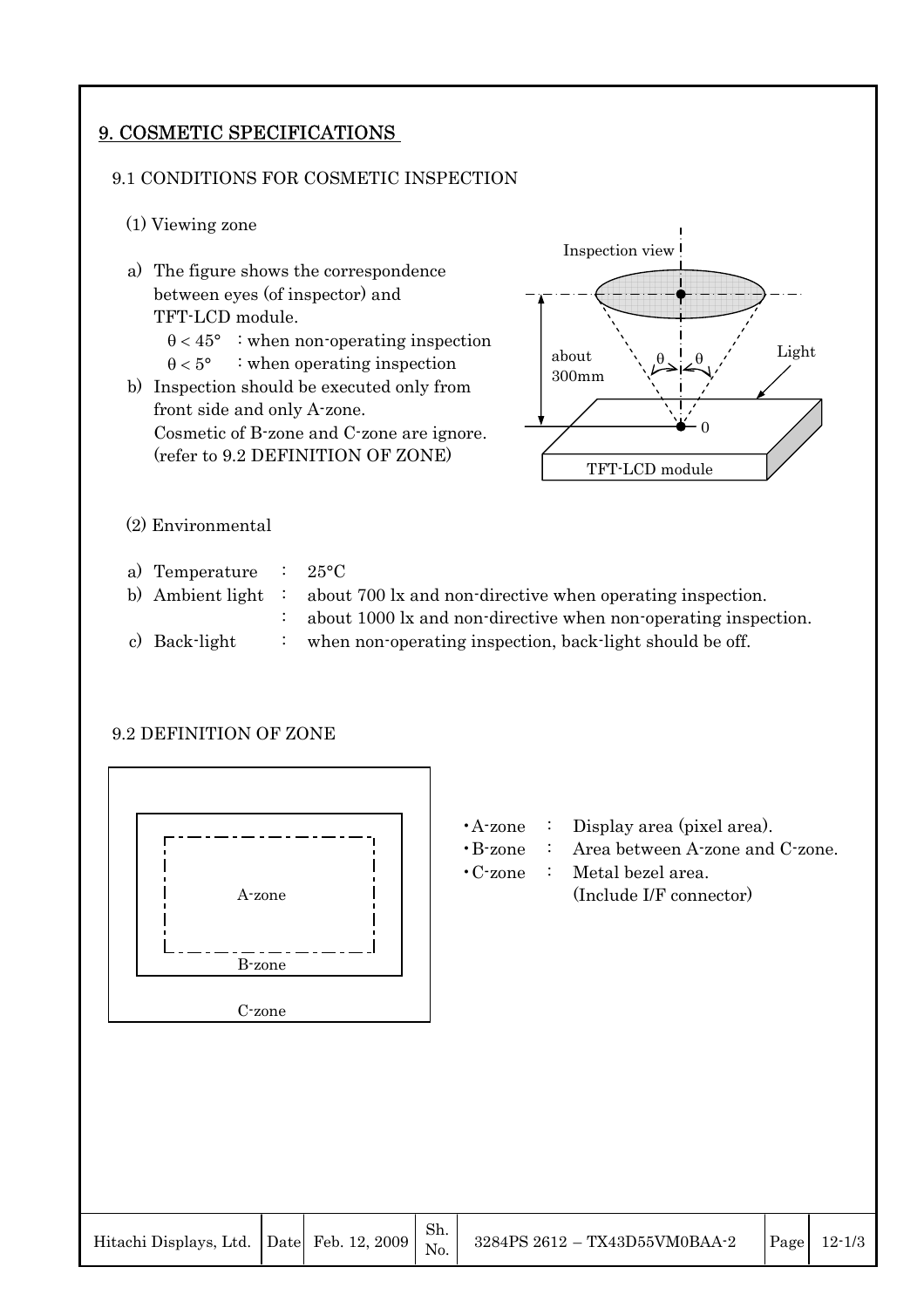## 9.3 COSMETIC SPECIFICATIONS

When displaying conditions are not stable (ex. at turn on or off), the following specifications are not applied.

|            |                |                          |                   |                       | Max. acceptable number |                |               |
|------------|----------------|--------------------------|-------------------|-----------------------|------------------------|----------------|---------------|
|            | No.            |                          | Item              |                       | A-zone                 | Unit           | <b>Note</b>   |
|            |                |                          |                   | $1$ -dot              | $\bf 5$                | pcs            | (1), 2), 4)   |
| Operating  | $\mathbf{1}$   | Dot Defect               | Sparkle           | $2$ -dots             | $\overline{2}$         |                |               |
| inspection |                |                          | mode              | 3-dots                | $\boldsymbol{0}$       | Units          | 1), 2), 5)    |
|            |                |                          |                   | $4$ -dots             | $\boldsymbol{0}$       |                |               |
|            |                |                          |                   | Density               | $\overline{2}$         | $pcs/\phi15mm$ | (1), 2), 6)   |
|            |                |                          |                   | Total                 | $\overline{5}$         | pcs            |               |
|            |                |                          |                   | $1$ -dot              | 10                     | pcs            | (1), (3), (4) |
|            |                |                          | Black             | $2$ -dots             | $\bf 5$                |                |               |
|            |                |                          | mode              | 3-dots                | $\boldsymbol{0}$       | Units          | 1), 3), 5)    |
|            |                |                          |                   | $4$ -dots             | $\boldsymbol{0}$       |                |               |
|            |                |                          |                   | Density               | 3                      | $pcs/\phi 5mm$ | 1), 3), 7)    |
|            |                |                          |                   | Total                 | 10                     | pcs            |               |
|            |                |                          |                   | Total                 | 15                     | pcs            |               |
|            | $\overline{2}$ |                          | Line defect       |                       | Serious one is         |                |               |
|            | 3              |                          | Uneven brightness |                       | not allowed.           |                |               |
|            | $\overline{4}$ | Stain inclusion          | $W\leq 0.02$      | L: Ignore             | Ignore                 |                |               |
|            |                | Line shape               | $W \leq 0.04$     | $L \leq 4.0$          | $\,8\,$                | pcs            | 8)            |
|            |                | W: width (mm)            |                   | L > 4.0               | $\overline{0}$         |                |               |
|            |                | $\bigcup$ L: length (mm) | $W \leq 0.08$     | $L \leq 2.0$          | 8                      |                |               |
|            |                |                          |                   | L > 2.0               | $\overline{0}$         |                |               |
|            |                |                          | W > 0.08          |                       | See the No.5 Dot shape |                |               |
|            | $\overline{5}$ | Stain inclusion          |                   | $D \leq 0.22$         | Ignore                 |                |               |
|            |                | Dot shape                |                   | $D\leq 0.5$           | $8\,$                  | pcs            | 8)            |
|            |                | D: ave. dia. $(mm)$      |                   | D > 0.5               | $\overline{0}$         |                |               |
|            | $6\phantom{.}$ | Scratch on polarizer     | $W \leq 0.02$     | L: Ignore             | Ignore                 |                |               |
|            |                | Line shape               | $W \leq 0.04$     | $L\leq 40$            | $10\,$                 |                |               |
|            |                | W: width (mm)            |                   | L > 40                | $\overline{0}$         | pcs            | 9)            |
|            |                | L: length (mm)           | $W \leq 0.08$     | $L\leq 20$            | 10                     |                |               |
|            |                |                          |                   | L > 20                | $\boldsymbol{0}$       |                |               |
|            |                |                          | W > 0.08          |                       | $\mathbf{0}$           |                |               |
|            | $\overline{7}$ | Scratch on polarizer     |                   | $D\leq 0.2$           | Ignore                 |                |               |
|            |                | Dot shape                |                   | $D\leq0.6$            | 10                     | pcs            | 9)            |
|            |                | D: ave. dia. (mm)        |                   | $\mathrm{D} \geq 0.6$ | $\boldsymbol{0}$       |                |               |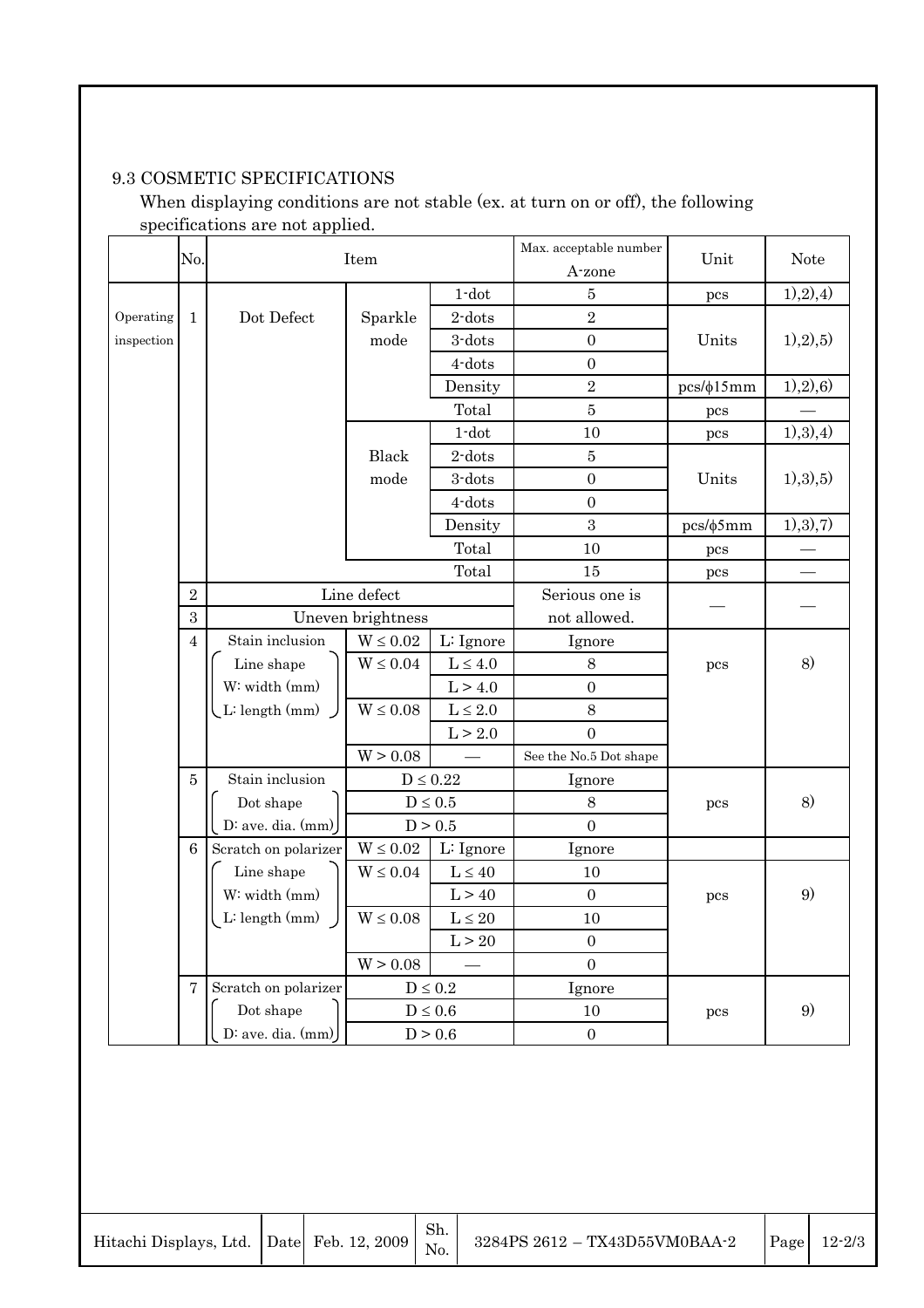|            | No. |                       | Item                  | Max. acceptable number<br>A-zone | Unit | <b>Note</b> |
|------------|-----|-----------------------|-----------------------|----------------------------------|------|-------------|
| non-       | 8   | Bubbles, peeling      | $D \leq 0.3$          | <i>lgnore</i>                    |      |             |
| operating  |     | in polarizer          | $D \leq 0.5$          | 10                               | pcs  | 9           |
| inspection |     | $D:$ ave. dia. $(mm)$ | $D\leq1.0$            |                                  |      |             |
|            |     |                       | D > 1.0               |                                  |      |             |
|            | 9   |                       | Wrinkles on polarizer | Serious one is                   |      |             |
|            |     |                       |                       | not allowed.                     |      |             |

Notes 1) Dot defect : defect area > 1/2 dot

- 2) Sparkle mode : brightness of dot is more than 30% at black. (visible to eye)
- 3) Black mode: brightness of dot is less than 70% at white. (visible to eye)
- 4) 1 dot: defect dot is isolated, not attached to other defect dot.
- 5) N dots: N defect dots are consecutive. (N means the number of defects dots)

Sh. No.

- 6) Density: number of defect dots inside 15mm  $\phi$ .
- 7) Density: number of defect dots inside 5mm f.
- 8) Those stains which can be wiped out easily are acceptable.
- 9) Polarizer area inside of B-zone is not applied.

| Hitachi Displays, Ltd. Date Feb. 12, |  |
|--------------------------------------|--|
|--------------------------------------|--|

 $\mathbf{I}$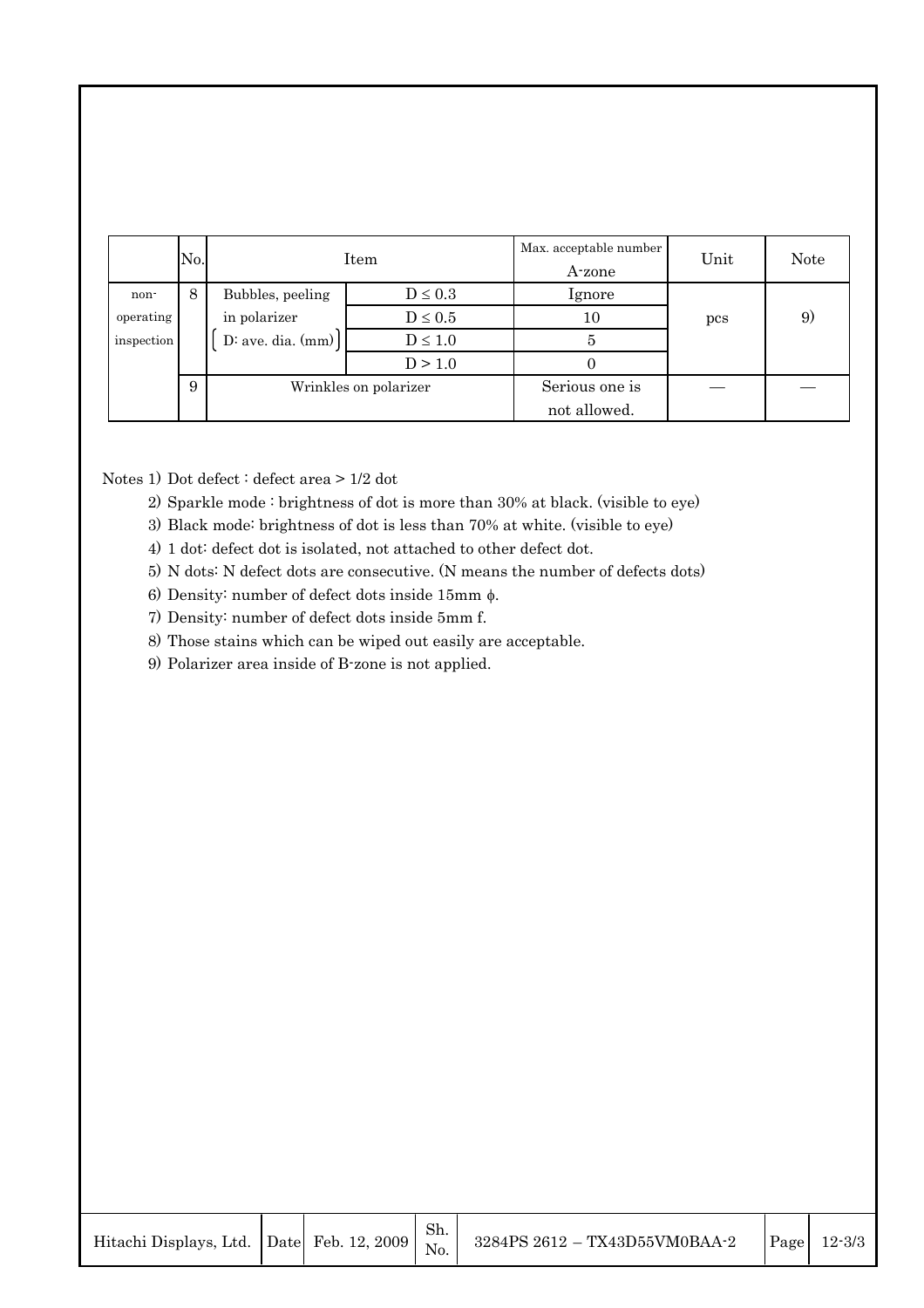## 10. PRECAUTION

Please pay attention to the followings when a TFT module with a back-light unit is used, handled and mounted.

### 10.1 PRECAUTION TO HANDLING AND MOUNTING

- (1) Applying strong force to a part of the module may cause partial deformation of frame or mold, and cause damage to the display.
- (2) The module should gently and firmly be held by both hands. Never hold by just one hand in order to avoid any internal damage. Never drop or hit the module. Never press the glass surface.
- (3) The module should be installed with mounting holes of a module. Usage style of this product is limited to Landscape mode. If not CCFL life time may become shorter. Screw torque should be within spec.
- (4) Uneven force such as twisted stress should not be applied to a module when a module is mounted on the cover case. The cover case must have sufficient strength so that external force can not be transmitted directly to a module.
- (5) It is recommended to leave about 1mm space between a module and a cover case so that partial force is not applied to a module.





- (6) The edge of a cover case should be located inside more than 1mm from the edge of a module front frame.
- (7) For the surface protection purpose, place transparent protection plate. Then this plate should not be touched to LCD active area.
- (8) Materials included acetic acid and chlorine should not be used for a cover case as well as other parts and boards near a module. Acetic acid attacks a polarizer. Chlorine attacks electric circuits due to electro-chemical reaction.
- (9) The polarizer on a TFT cell should carefully be handled due to its softness, and should not be touched, pushed or rubbed with glass, tweezers or anything harder than HB pencil lead. The surface of a polarizer should not be touched and rubbed with bare hand, greasy clothes or dusty clothes.
- (10) The surface of a polarizer should be gently wiped with absorbent cotton, chamois or other soft materials slightly contained petroleum benzene when the surface becomes dirty. Isopropyl alcohol as cleaning chemicals is recommended in order to clean adhesives which fix front/rear polarizers on a TFT cell. Other cleaning chemicals such as acetone, toluene and Normal-hexane should not be used to clean adhesives because they cause chemical damage to a polarizer.
- (11) Saliva or water drops should be immediately wiped off. Otherwise, the portion of a polarizer may be deformed and its color may be faded.
- (12) The module should not be opened or modified. It may not work properly when module is modified. If the module is once opened or modified, warranty of the module becomes invalid and Hitachi doesn't guarantee its quality and reliability.

|  |  |  |  | Hitachi Displays, Ltd. Date Feb. 12, 2009 $\begin{vmatrix} \Sigma H & 3284PS & 2613 - TX43D55VM0BAA-2 \ N_0 & 1 \end{vmatrix}$ |  | $\lvert \text{Page} \rvert$ 13-1/4 |
|--|--|--|--|--------------------------------------------------------------------------------------------------------------------------------|--|------------------------------------|
|--|--|--|--|--------------------------------------------------------------------------------------------------------------------------------|--|------------------------------------|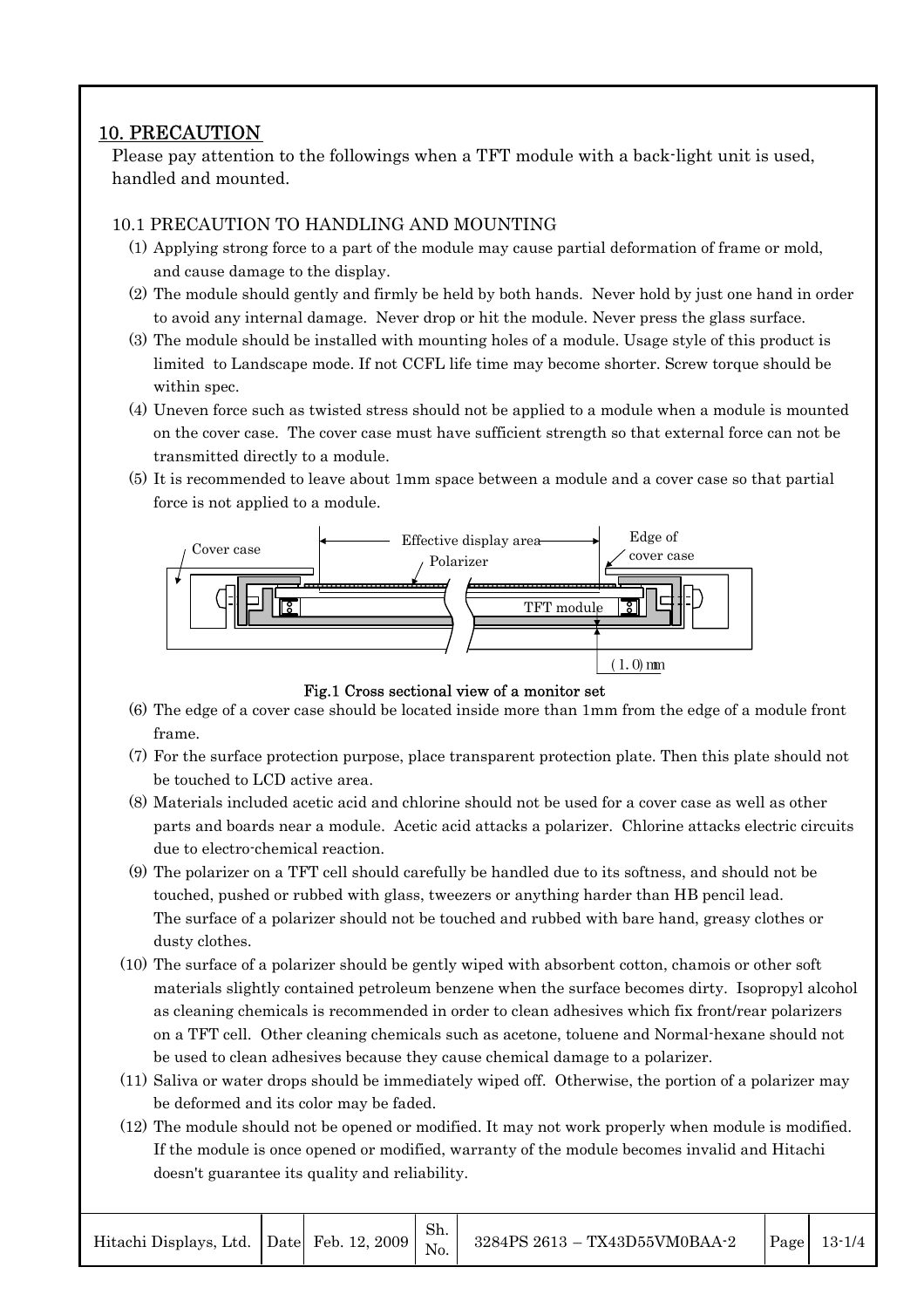- (13) Metal frame of a module should not be handled with bare hand or dirty gloves. Otherwise, color of a metal frame may become dirty during its storage. It is recommended to use clean soft gloves and clean finger stalls when a module is handled at incoming inspection process and production (assembly) process.
- (14) Lamp (CCFL) cables should not be pulled and held.
- (15) During transportation, do not place LCD module at face down or face up. Because strong shock may cause functional failure at above condition.

#### 10.2 PRECAUTION TO OPERATION

- (1) The ambient temperature near the operated module should be satisfied with the absolute maximum ratings. Unless it meets the specifications, sufficient cooling system should be adopted to system.
- (2) The spike noise causes the miss-operation of a module. The level of spike noise should be as follows:  $-200mV \le$  over- and under-shoot of VDD  $\le +200mV$ VDD including over- and under- shoot should be satisfied with the absolute maximum ratings. Ripple voltage of inverter should be within electrical characteristics spec.
- (3) Optical response time, luminance and chromaticity change depend on the temperature of a TFT module. Optical response time becomes longer at lower temperature operation.
- (4) Starting lamp voltage becomes higher under low temperature condition. Also saturation time from power on will become longer.
- (5) Sudden temperature change may cause dew on and/or in the a module. Dew makes damage to a polarizer and/or electrical contacting portion. Dew causes deterioration of display quality.
- (6) Fixed pattern on display for a long time may cause after-image. It will be recovered with time.
- (7) A module has high frequency circuits. Sufficient suppression to electromagnetic interference should be done by system manufacturers. Grounding and shielding methods may be effective to minimize the interference.
- (8) Noise may be heard when a back-light is operated. If necessary, sufficient suppression should be done by system manufacturers.
- (9) The Interface connector should not be connected or removed while a main system works. Otherwise, it may cause functional failure.

#### 10.3 ELECTROSTATIC DISCHARGE CONTROL

- (1) Since a module consists of a TFT cell and electronic circuits with CMOS-ICs, which are very weak to electrostatic discharge, person who is handling a module should be grounded through adequate methods such as a list band. I/F connector pins should not be touched directly with bare hands.
- (2) Protection film for a polarizer on a module should be slowly peeled off so that the electrostatic charge can be minimized.

#### 10.4 PRECAUTION TO STRONG LIGHT EXPOSURE

(1) A module should not be exposed under strong light. Otherwise, characteristics of a polarizer and color filter in a module may be degraded.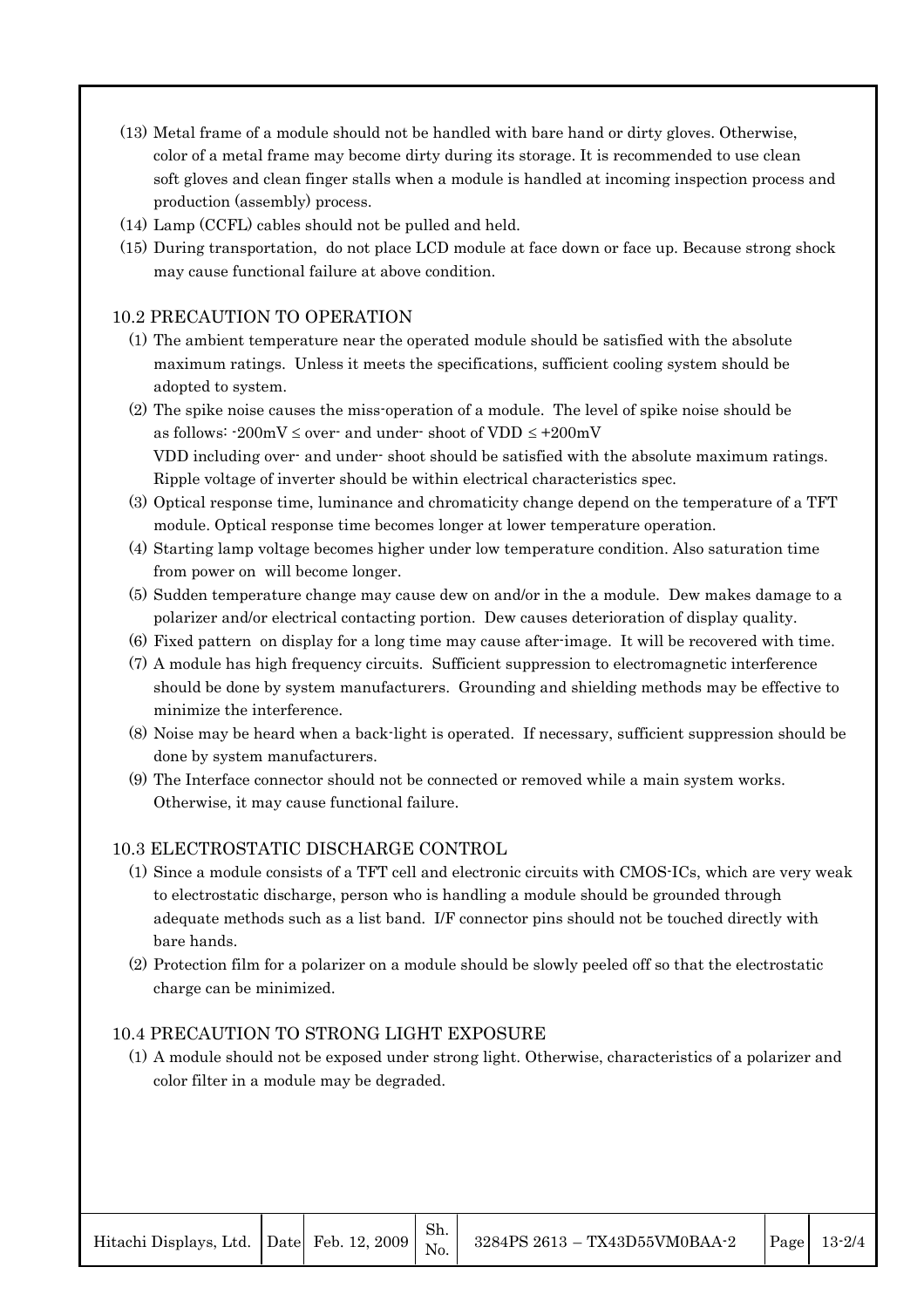#### 10.5 PRECAUTION OF STORAGE, PACKAGE AND TRANSPORTATION

- When modules such as service purposes, are stored for a long time, following precautions should be taken care of :
- (1) Modules should be stored in a dark place. It is prohibited to apply sunlight or fluorescent light during storage. Modules should be stored at 5 to 35°C at normal humidity (60%RH or less).
- (2) The surface of polarizer should not come in contact with any other object. It is recommended that modules should be stored in the Hitachi's shipping box.

### 10.6 PRECAUTION OF HANDLING PROTECTION FILM

- (1) The protection film for polarizer should be peeled off slowly and carefully by person who is electrically grounded with adequate methods such as a list band. Besides, ionized air should be blown over during peeling action. Dusts on a polarizer should be blown off by an ionized nitrogen gun and so on.
- (2) The protection film should be peeling off without rubbing it to the polarizer. Because, if the film is rubbed together with the polarizer, since the film is attached to the polarizer with a small amount of adhesive, the adhesive may remain on a polarizer.
- (3) LCD module should not be stored at high temperature or high humidity condition. Because if protection film and polarizer film are attached long time Mura (non-uniformity) may occur.
- (4) Stain can be removed easily with Isopropyl alcohol. Stain or its vestige on the polarizer should be wiped off with absorbent cotton or other soft materials such as chamois slightly contained Isopropyl alcohol.

#### 10.7 SAFETY

- (1) Since a TFT cell and lamps are made of glass, handling of the broken module should be taken care sufficiently in order not to be injured.
	- Hands should be washed sufficiently when liquid crystal material is attached to hands.
- (2) The module should not be disassembled during operation so that back-light drives by high voltage.
- (3) Inverter for driving CCFL should have over current/voltage detect circuit in case back-light failure happens. Also protection circuit should be verified on system side.

#### 10.8 ENVIRONMENTAL PROTECTION

- (1) The TFT module contains cold cathode fluorescent lamps. Please follow local ordinance or regulations for its disposal.
- (2) Flexible circuits board and printed circuits board used in a module contain small amount of lead. Please follow local ordinance or regulations for its disposal.

### 10.9 USE RESTRICTIONS AND LIMITATIONS

- (1) This product is not authorized for use in life support devices or systems, military applications or other applications which pose a significant risk of personal injury.
- (2) In no event shall Hitachi Displays, Ltd., be liable for any incidental, indirect or consequential damages in connection with the installation or use of this product, even if informed of the possibility thereof in advance. These limitations apply to all causes of action in the aggregate, including without limitation breach of contact, breach of warranty, negligence, strict liability, misrepresentation and other torts.